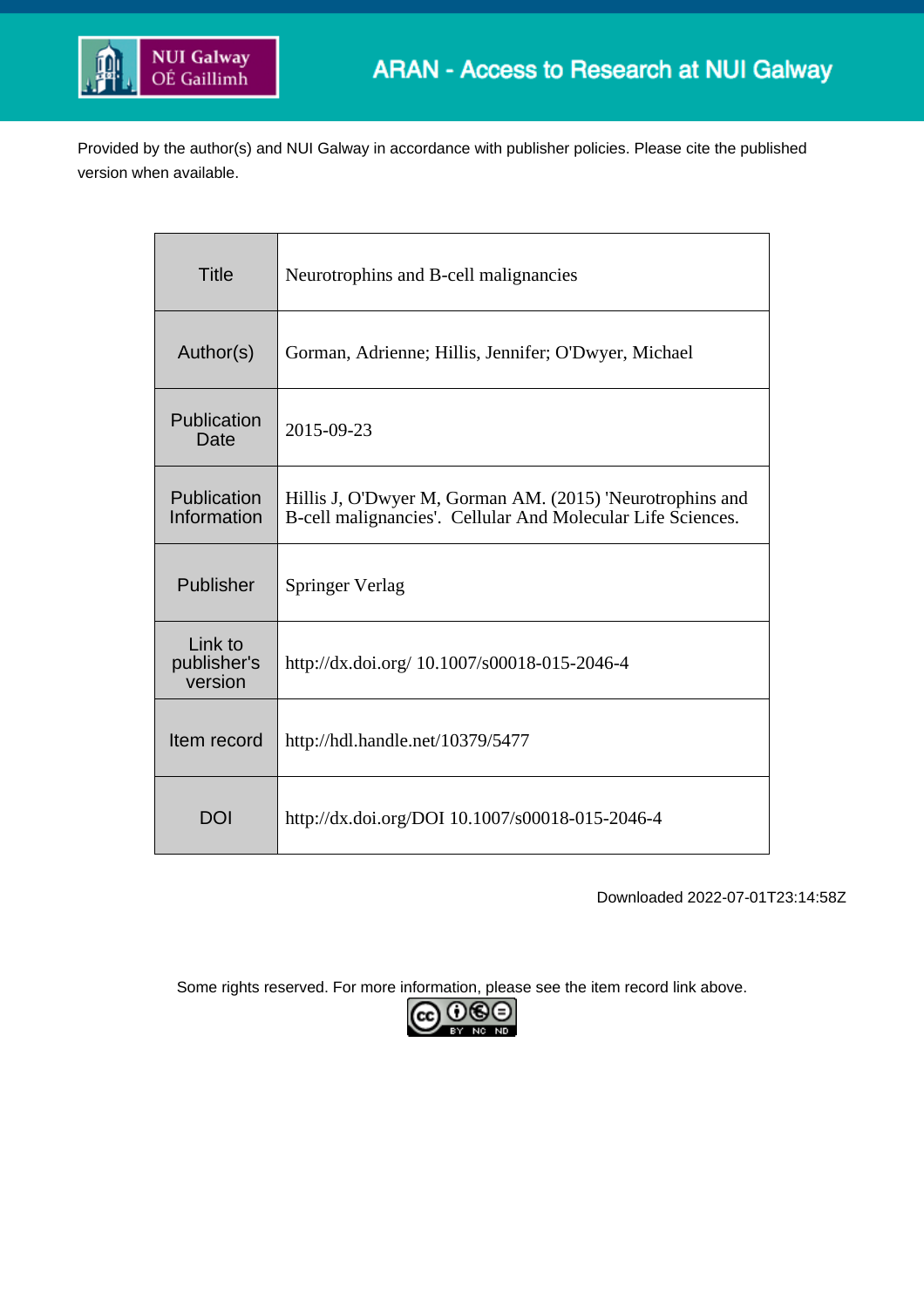# **Neurotrophins and B Cell Malignancies**

## **Authors:**

Jennifer Hillis<sup>1</sup>, Michael O'Dwyer<sup>1,2</sup>, Adrienne M. Gorman<sup>1\*</sup>

## **Affiliations:**

<sup>1</sup>Apoptosis Research Centre, School of Natural Sciences, National University of Ireland, Galway, Ireland; <sup>2</sup>Haematology, University College Hospital, Galway, Ireland

## **\*Corresponding author:**

Dr. Adrienne Gorman, Apoptosis Research Centre, School of Natural Sciences, National University of Ireland, Galway, Ireland; Adrienne.gorman@nuigalway.ie

## **Abstract**

Neurotrophins and their receptors act as important proliferative and pro-survival factors in a variety of cell types. Neurotrophins are produced by multiple cell types in both pro and mature forms, and can act in an autocrine or paracrine fashion. The p75<sup>NTR</sup> and Trk receptors can elicit signalling in response to the presence or absence of their corresponding neurotrophin ligands. This signalling, along with neurotrophin and receptor expression, varies between different cell types. Neurotrophins and their receptors have been shown to be expressed by and elicit signalling in B lymphocytes. In general, most neurotrophins are expressed by activated B cells and memory B cells. Likewise, the TrkB<sub>95</sub> receptor is seen on activated B cells, while TrkA and  $p75^{NTR}$ are expressed by both resting and active B cells as well as memory B cells. Nerve growth factor stimulates B cell proliferation, memory B cell survival, antibody production and CD40 expression. Brain derived neurotrophic factor is involved in B cell maturation in the bone marrow through  $TrkB_{.65}$ . Overall neurotrophins and their receptors have been shown to be involved in B cell proliferation, development, differentiation, antibody secretion and survival. As well as expression and activity in healthy B cells, the neurotrophins and their receptors can contribute to B cell malignancies including acute lymphoblastic leukaemia, diffuse large B cell lymphoma, Burkitt's lymphoma and multiple myeloma. They are involved in B cell malignancy survival and potentially in drug resistance.

#### **Key words:**

Neurotrophins; Nerve Growth Factor (NGF); Tropomyosin Related Kinase (Trk) Receptors; p75<sup>NTR</sup>; B lymphocytes; B cell malignancies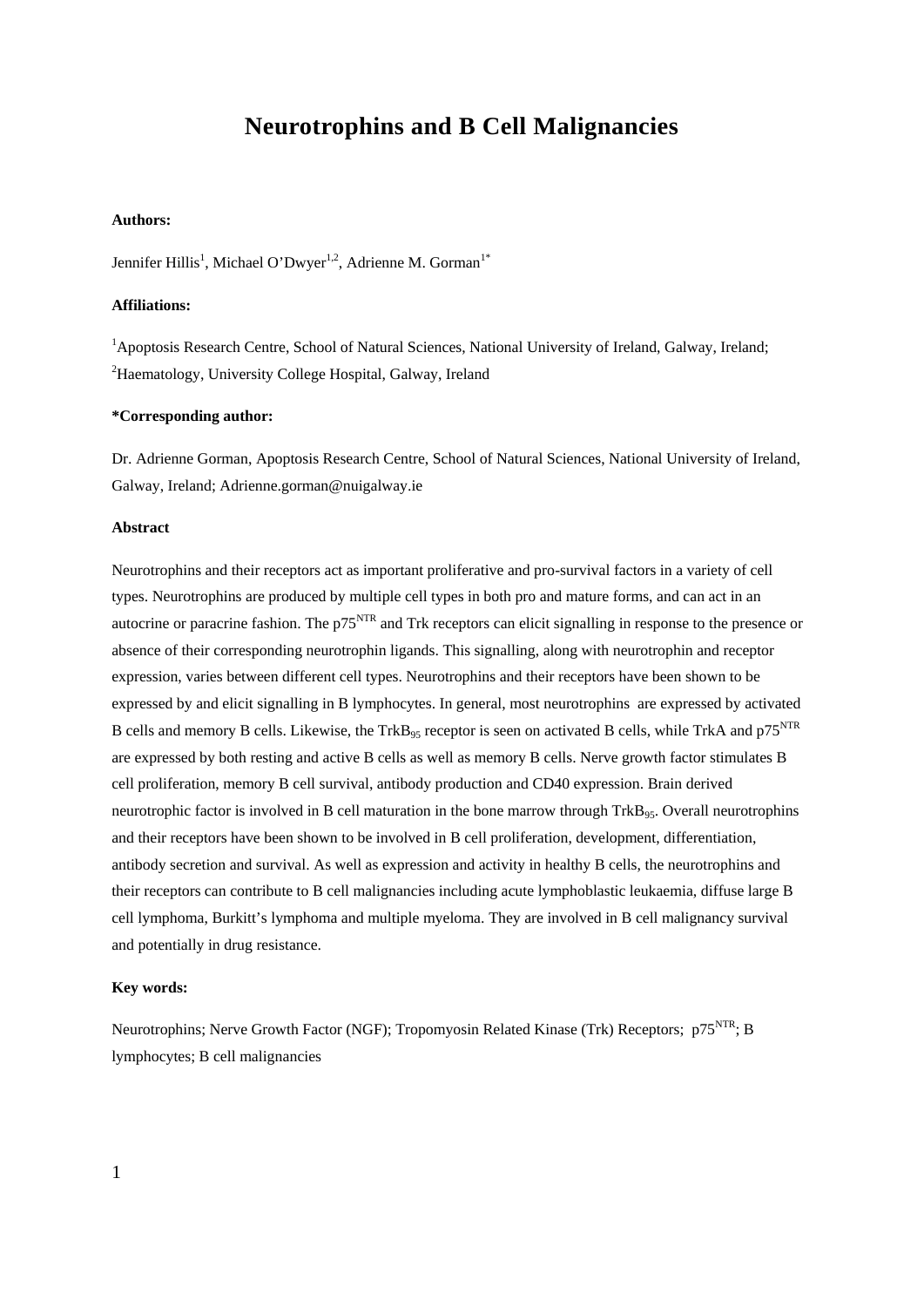#### **1 Introduction**

B lymphocytes are one of the key types of immune cells. Their main role as antibody-producing and memory cells is vital for the proper functioning of the adaptive immune response. Apart from antibody-dependent B cell receptor signalling to stimulate antibody production, B cells are also responsive to a variety of cytokines and other growth factors. Neurotrophins are a small family of secreted proteins which are vital for the development, survival and functioning of neurons. Although they were originally discovered for these functions, they have since been shown to affect many other organs and tissues in both health and disease. In particular, neurotrophins are thought to contribute to the survival, growth and metastasis of several types of cancer. There is a growing body of evidence showing that neurotrophins play a role in the normal growth and development of B lymphocytes and that they may also contribute to the development of B lymphoid malignancies and subsequent drug resistance. Here we review the literature on the role of neurotrophins in B lymphocytes including what is known concerning their role in B cell malignancies.

## **2 B lymphocytes**

B lymphocytes are a key component of the immune system and arise from common pluripotent stem cells in the bone marrow. They are distinguished from other lymphocytes by cell surface expression of an antigen-binding protein receptor called the B cell receptor (BCR). The principal functions of B cells are to make [antibodies](https://en.wikipedia.org/wiki/Antibody) in response to [antigens,](https://en.wikipedia.org/wiki/Antigen) to perform the role o[f antigen-presenting cells](https://en.wikipedia.org/wiki/Antigen-presenting_cell) (APCs), and to develop into memory B cells following activation by antigen interaction. B cells also release [cytokines](https://en.wikipedia.org/wiki/Cytokine) , which are used for signaling immune regulatory functions [\[1\]](#page-13-0).

The first steps in B cell maturation are the assembly of immunoglobulin heavy (IGH) and light chain (IGL) loci, respectively, via V(D)J recombination [\[2\]](#page-13-1). Various stages of B cell maturation are recognized according to how advanced this process is and include Pro-B cells, Pre-B cells, immature and mature B cells. This distinction can be important in correct classification of certain B cell leukaemias and lymphomas. For example, Pre-B cells express pan B cell antigens and the immunoglobulin heavy chain is rearranged, but the immunoglobulin light chain is not yet rearranged [\[3\]](#page-13-2). Cells with a fully functional BCR are positively selected to migrate into the peripheral lymphoid organs as mature, naïve B cells, whereas cells lacking a functional BCR undergo apoptosis within the bone marrow [\[4\]](#page-13-3). For most B cells, subsequent maturation occurs within the germinal centre of the lymphoid organs following exposure to a foreign antigen, which cross links the BCR, followed by a second costimulatory signal from CD4 positive T (follicular helper T cells or Th2 cells) and antigen presenting cells [\[5\]](#page-13-4). Binding of an antigen by the BCR leads to its internalisation, and fragments of the antigen are presented to the T cells by Class II major histocompatibility complex (MHC) [\[6\]](#page-13-5).

2 Following exposure to a T-cell dependent antigen, B cells become proliferating centroblasts in the germinal centre of lymphoid tissues and eventually mature into centrocytes [\[7\]](#page-13-6). While in the germinal centre the processes of somatic hypermutation (SHM) and class switch recombination (CSR) are activated. Centroblasts use SHM to modify the variable regions of their immunoglobulin variable genes producing BCR's higher affinity for antigen [\[8\]](#page-13-7). Following differentiation into centrocytes, B cells are re-challenged with antigen via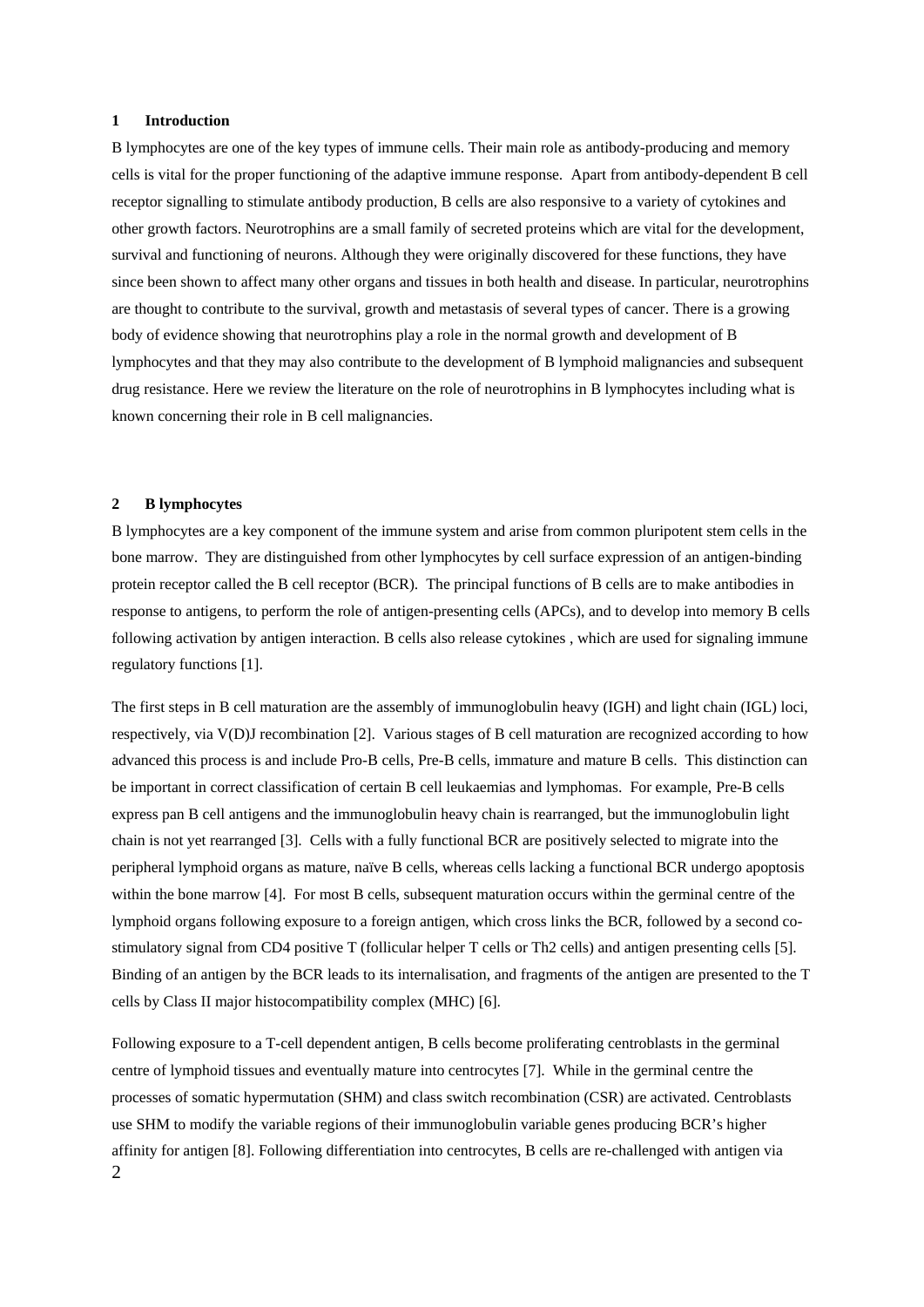interaction with CD4 positive T cells and follicular dendritic cells. Only those B cells with the highest affinity for antigen are selected to exit the germinal centre and further differentiate into memory B cells or antibody secreting plasma cells, with the remainder being eliminated by apoptosis [\[9,](#page-13-8) [10\]](#page-13-9). Survival of B cells with high affinity BCRs results from a variety of microenvironmental signals such as BCR engagement and activation of the CD40 receptor following engagement with CD40 ligand, expressed on CD4 positive cells [\[11\]](#page-13-10). These signals induce activation of the NF kappa B pathway which downregulates BCL6, thus turning off proliferation, allowing differentiation with expression of the transcription factor BLIMP1 leading to differentiation [\[9\]](#page-13-8). Genetic lesions within these survival pathways are frequently seen in B cell neoplasms. Centrocytes subsequently undergo CSR, which results in the formation of the different isotypes of antibodies, IgG, IgA etc. Both SHM and CSR are dependent on the activity of the activation induced cytidine deaminase (AID) enzyme, and result in B-cell specific genomic modifications via the generation of single and double strand breaks with subsequent repair [\[12\]](#page-13-11). Mistakes in these processes are frequent oncogenic events in B cell neoplasms, such as lymphoma. Importantly, B cells are tested for self-reactivity before leaving the bone marrow, and undergo apoptosis, receptor editing or anergy if they bind to host antigens [\[13\]](#page-13-12). Defects in this latter process can lead to autoimmunity.

Memory B cells remain in circulation to enable a rapid immune response if the same antigen is encountered again. CD20 is a marker of mature B cells, present on naïve B cells and memory B cells, but not on plasma cells [\[14\]](#page-13-13). B cells interact with T cells, macrophages and dendritic cells, as well as their soluble factors, to patrol the circulatory system for invading pathogens and danger signals [\[15\]](#page-13-14). Circulating plasma cells require colonystimulating factors for survival. On effective removal of a pathogen, these factors are no longer secreted and the clonally expanded population of circulating plasma cells undergo apoptosis [\[1\]](#page-13-0).

#### **3 B cell malignancies**

B cell malignancies are usually classified based on cell surface expression of various cluster of differentiation molecules, which in turn is usually determined by the stage of maturation/differentiation of the cell of origin. The two main types of B cell leukemia – acute lyphoblastic leukemia (ALL) and chronic lymphocytic leukemia (CLL). These diseases differ in terms of the speed of disease progression (acute vs chronic), though both originate in the lymphoid cells in the bone marrow [\[16\]](#page-13-15). Other B cell leukemias include prolymphocytic leukemia (PLL, which also originates in the bone marrow), pre-B lymphoblastic leukemia and hairy cell leukemia (originating in post-germinal centre B cells). Other types of B cell cancers include marginal-zone lymphoma, follicular lymphoma, mantle-cell lymphoma (originating in the lymph node primary follicle), diffuse large B-cell lymphoma (DLBCL; originating in the germinal centre), multiple myeloma (MM; originating in post-germinal centre B cells) and Burkitt's lymphoma (originating in the germinal centre) [\[17,](#page-13-16) [18\]](#page-13-17).

B cell cancers are largely heterogeneous, making it difficult to find common molecular targets and widelysuitable therapies [\[18\]](#page-13-17). Treatments and prognoses for patients with B cell cancers differ vastly, not only based on the type of B cell cancer and speed of diagnosis, but also on subtype within each cancer [\[16,](#page-13-15) [19\]](#page-13-18). Classical therapy relies on chemotherapeutic agents such as fludarabine and cyclophosphamide, which interfere with DNA replication [\[20,](#page-13-19) [21\]](#page-13-20). The most effective targeted therapy to date is rituximab, a chimeric monoclonal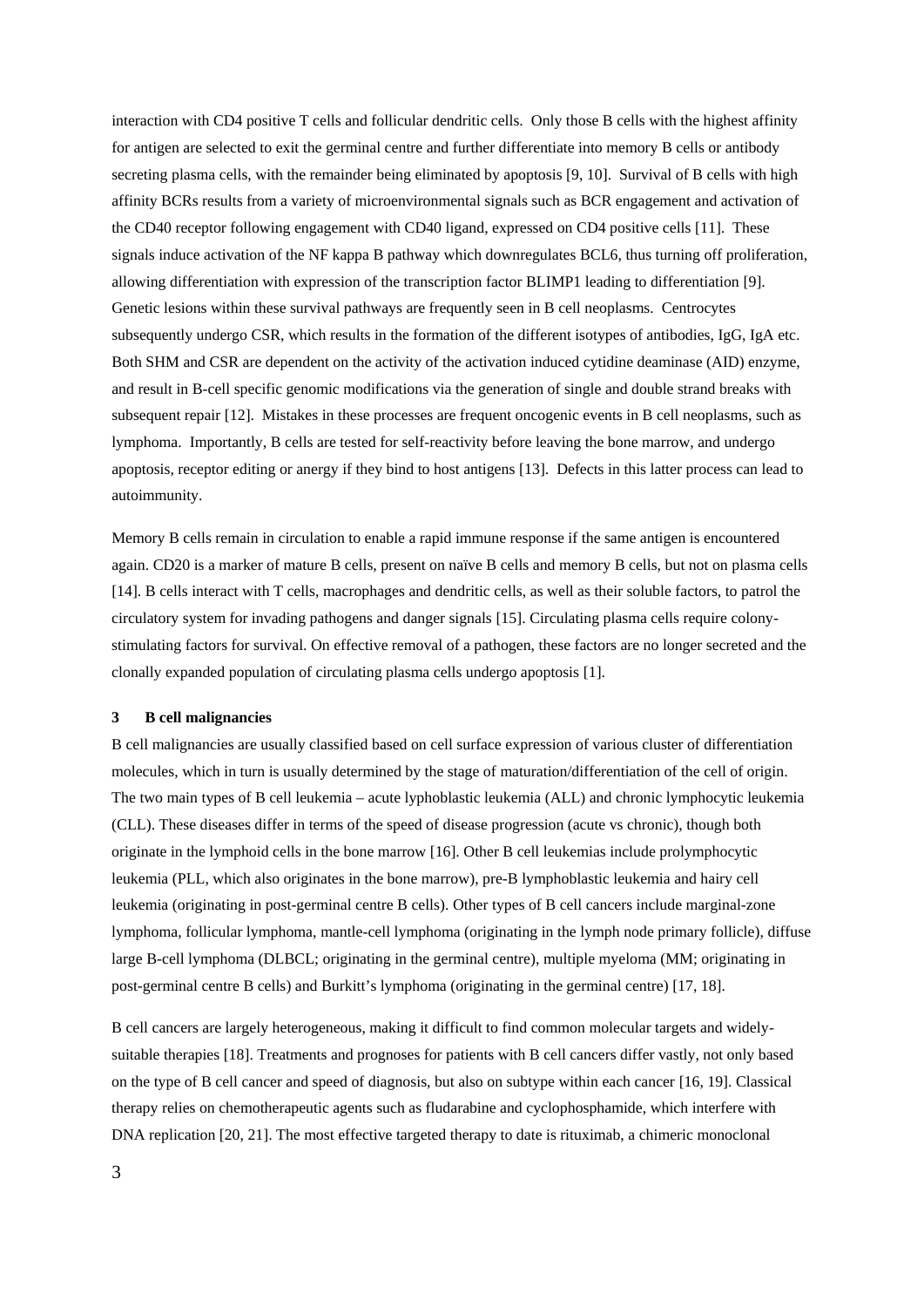antibody which binds to CD20. Binding of this antibody leads to apoptosis induction, BCR downregulation [\[22\]](#page-13-21), activation of complement and enhanced B cell death by natural killer cells [\[23\]](#page-14-0). Although rituximab targets all CD20+ B cells, absence of normal B cells during treatment does not appear to cause any long term effects [\[24\]](#page-14-1). Overcoming rituximab resistance is one of the major goals of upcoming therapies. Resistance can emerge through reduced CD20 expression, altered BCR signaling, reduced activation of complement or natural killer cells, or resistance to apoptosis [\[25\]](#page-14-2). For example, CLL is known for expression of low levels of CD20 and high levels of the anti-apoptotic protein Bcl-2, and these patients are generally resistant to rituximab as a single agent [\[24\]](#page-14-1). In light of this resistance, research into new therapies has focused on the downstream mediators of BCR signalling. BCR signaling leads to the activation of Bruton's tyrosine kinase (Btk) and PI3K, among others [\[26\]](#page-14-3). Ibrutinib is a Btk inhibitor recently approved for the treatment of CLL [\[27\]](#page-14-4). By inhibiting Btk, there is reduced ERK and NF-κB signalling, in turn leading to reduced proliferation and migration [\[28\]](#page-14-5). Idelalisib is a PI3Kδ inhibitor, also recently approved for the treatment of CLL. By inhibiting PI3K, there is reduced Akt and mammalian target of rapamycin (mTOR) activation, leading to reduced migration, proliferation and survival [\[29\]](#page-14-6). Another promising approach is to target Bcl-2 directly. In this context, ABT-199, a so-called BH3 mimetic, is a potent and selective inhibitor for Bcl-2 with anti-tumor activity in several B cell malignancies [\[30\]](#page-14-7). A further line of research is the use of cytotoxic T cells genetically engineered to express chimeric antigen receptors on their surface [\[31\]](#page-14-8). These receptors combine single-chain variable fragments (scFv) for antigen recognition with transmembrane and intracytoplasmic domains (e.g., CD3-zeta), which induce T cell activation and cytoxicity on binding to their corresponding antigen (e.g., CD19 on B cells) [\[32\]](#page-14-9). Future research will also focus on the importance of the microenvironmant for B cell malignancies. Despite these advances, relapse and resistance to therapy is an ongoing issue, and new druggable targets are always worthy of investigation.

#### **4 Neurotrophins and neurotrophin receptors**

Neurotrophins are a class of growth factor proteins. Although originally described for their role in the development, survival and functioning of neurons, they have since been shown to have roles in many other systems. They can regulate sodium channels in skeletal muscle cells and are important for ovulation [\[33,](#page-14-10) [34\]](#page-14-11). In particular, there is interplay between neurotrophins and the immune system.

The prototypical member of the neurotrophins is nerve growth factor (NGF), discovered by Levi-Montalcini in the 1950s [\[35,](#page-14-12) [36\]](#page-14-13). Other members include brain-derived neurotrophic factor (BDNF), neurotrophin (NT)-3 and NT-4/5 [\[37-41\]](#page-14-14). A common characteristic of the neurotrophins is that they are produced in a pro form, requiring cleavage to the mature form [\[42\]](#page-15-0). This occurs either intracellularly (e.g., by furin) or extracellularly (e.g., by matrix metalloproteinases) [\[43\]](#page-15-1). They may be secreted from cells in either form [\[44-46\]](#page-15-2). Neurotrophins all share a similar structure, with a cysteine knot between beta sheets which are linked by disulphide bridges [\[47\]](#page-15-3). Neurotrophins naturally form homo-dimers and have been shown to form hetero-dimers experimentally, though the functionality of hetero-dimers is somewhat in question [\[48,](#page-15-4) [49\]](#page-15-5).

4 Mature neurotrophins bind to two main types of receptor – the high affinity tropomyosin related kinases (Trk receptors) and the so-called low affinity p75<sup>NTR</sup> receptor [\[50\]](#page-15-6). A third type of receptor, known as sortilin, is also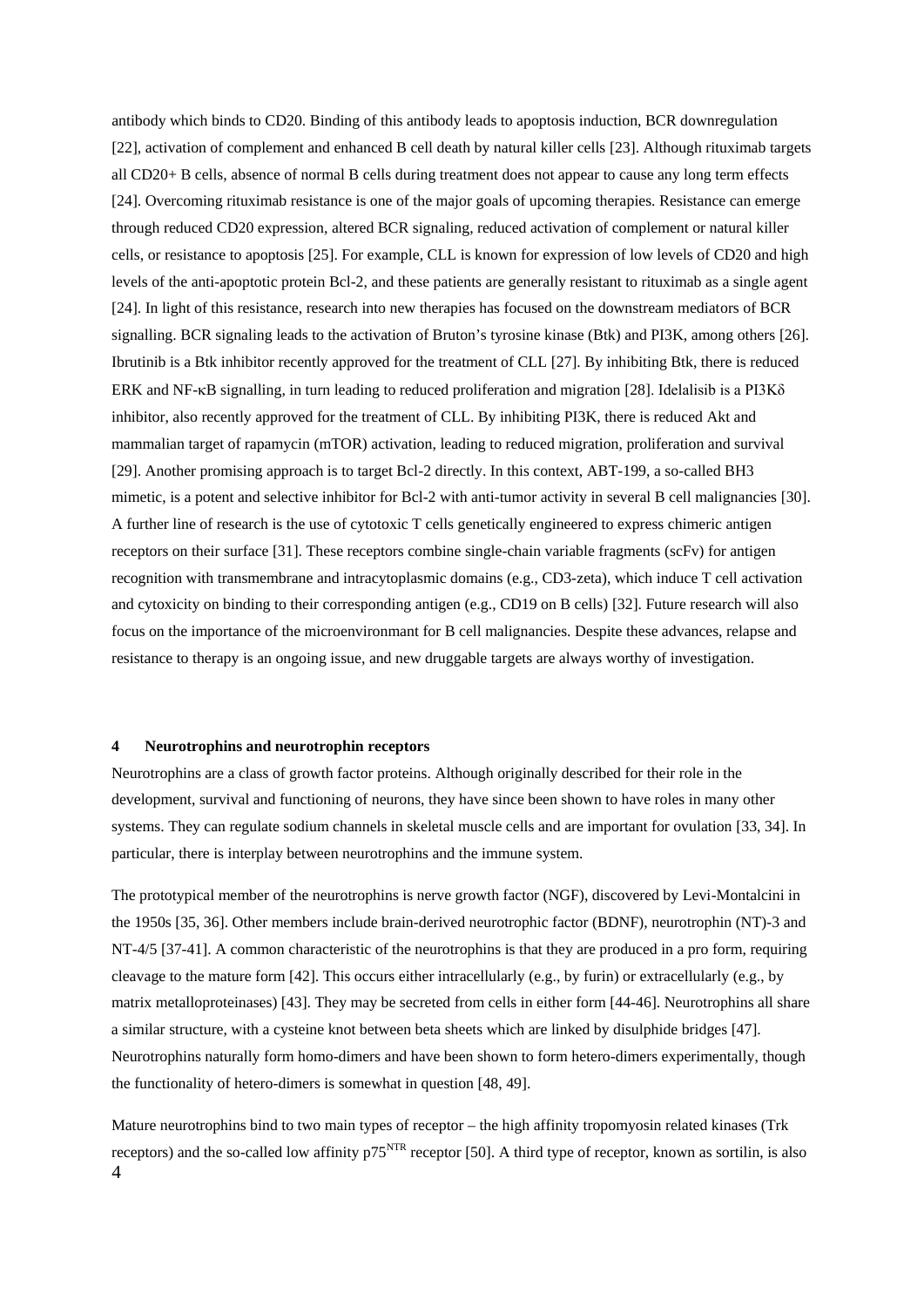to known to bind to pro-neurotrophins in association with  $p75<sup>NTR</sup>$  [\[51,](#page-15-7) [52\]](#page-15-8). All of the mature and proneurotrophins can bind to the  $p75<sup>NTR</sup>$  receptor. Each neurotrophin binds specifically to a different Trk receptor – NGF to TrkA, BDNF and NT4/5 to TrkB, and NT-3 to TrkC [\[53\]](#page-15-9). In the absence of p75<sup>NTR</sup>, NT-3 can also bind to TrkA and TrkB, albeit with lower affinity [\[54\]](#page-15-10). Low affinity binding of pro-neurotrophins to the Trk receptors has also been described [\[55\]](#page-15-11). Normally proNGF binding requires processing to mature NGF to activate Trk signalling [\[56\]](#page-16-0). However, proNGF may mediate signalling through TrkA, albeit at lower levels of activity than mature NGF, while also inhibiting NGF-TrkA binding [\[57\]](#page-16-1). In the case of breast cancer, proNGF has been shown to directly stimulate cancer cell proliferation/invasion through a sortilin-TrkA heterodimer, although direct proNGF-TrkA binding was not shown [\[58\]](#page-16-2). To date, this pathway has not been demonstrated in other malignancies and in melanoma for example, proNGF mediates cell proliferation and migration through  $p75<sup>NTR</sup>$  and sortilin [\[59\]](#page-16-3). ProBDNF has also been shown to be able to bind TrkB and elicit signalling [\[60\]](#page-16-4). The neurotophins and the receptors they bind to are depicted in Figure 1.

The Trk receptors are typical receptor tyrosine kinases which consist of highly conserved extracellular domains, with varying cytoplasmic domains [\[61\]](#page-16-5). Full length Trk receptors homodimerize and trans-autophosphorylate upon ligand binding. This leads to the induction of three signalling pathways – the Ras/mitogen-activated protein kinase pathway (MAPK), the phosphatidylinositol 3-kinase (PI3K)/Akt pathway and the phospholipase Cγ (PLCγ) pathway [\[62,](#page-16-6) [63\]](#page-16-7), outlined in Figure 2. Trk signalling is important for neuronal cell growth, survival and differentiation [\[64\]](#page-16-8). It is also linked to survival, proliferation and invasion in several types of cancer including breast, neuroblastoma, lung, pancreatic, and colorectal cancers [\[65-71\]](#page-16-9). Truncated Trk receptors can also be produced, by alternative splicing. These receptors lack the intracellular kinase domain and so cannot signal in the same way as the full length receptors [\[53\]](#page-15-9). Truncated Trk receptors have been shown to bind to neurotrophins, particularly truncated TrkB (TrkB<sub>95</sub>) to BDNF. TrkB has two truncated splice variants, TrkB<sub>95</sub> (also known as TrkB.T1) and TrkB.T2. It was initially thought that these receptors functioned purely as dominant negative receptors, through hetero-dimerisation with full length TrkB in neurons [\[72,](#page-16-10) [73\]](#page-16-11). While TrkB.T2 does not appear to have signaling ability and has not been found in humans [\[74\]](#page-17-0). TrkB95, though lacking the catalytic kinase domain, still retains some signalling ability of its own [\[75\]](#page-17-1). For example, BDNF has been shown to induce inositol 1,4,5-trisphosphate (IP3)-dependent calcium release in glia cells through TrkB<sub>95</sub> [\[73\]](#page-16-11). In addition, BDNF can induce the release of Rho GDP-dissociation inhibitor (GDI)1 from TrkB<sub>95</sub> in glial cells, leading to a decrease in signaling by extracellular signal-regulated kinase (ERK). This signaling system has been shown to alter cell morphology [\[76\]](#page-17-2). A novel 61 kDa protein, labeled 'Truncated TrkB Interacting Protein' (TTIP), has also been shown to bind the intracellular region of  $TrkB_{95}$  in a ligand-independent manner in neuroblastoma cells [\[77\]](#page-17-3). However,  $TKB_{95}$ -TTIP signaling has so far not been elucidated.

p75<sup>NTR</sup> is a member of the tumour necrosis factor (TNF) receptor superfamily, and is also known as TNFRSF16 or CD271 [\[78\]](#page-17-4). Its structure, as determined independently by three groups, contains a cysteine-rich cytoplasmic domain, a single-pass transmembrane domain and an intracellular death domain [\[79-81\]](#page-17-5). It can signal in either monomeric or dimeric form upon ligand binding [\[82\]](#page-17-6). Unlike TrkA,  $p75<sup>NTR</sup>$  requires the recruitment of intracellular adaptor proteins to induce signalling [\[78\]](#page-17-4). It has been shown to recruit a number of proteins, such as Traf6, to initiate signal transduction [\[83\]](#page-17-7).  $p75<sup>NTR</sup>$  can elicit a variety of responses based on the binding of pro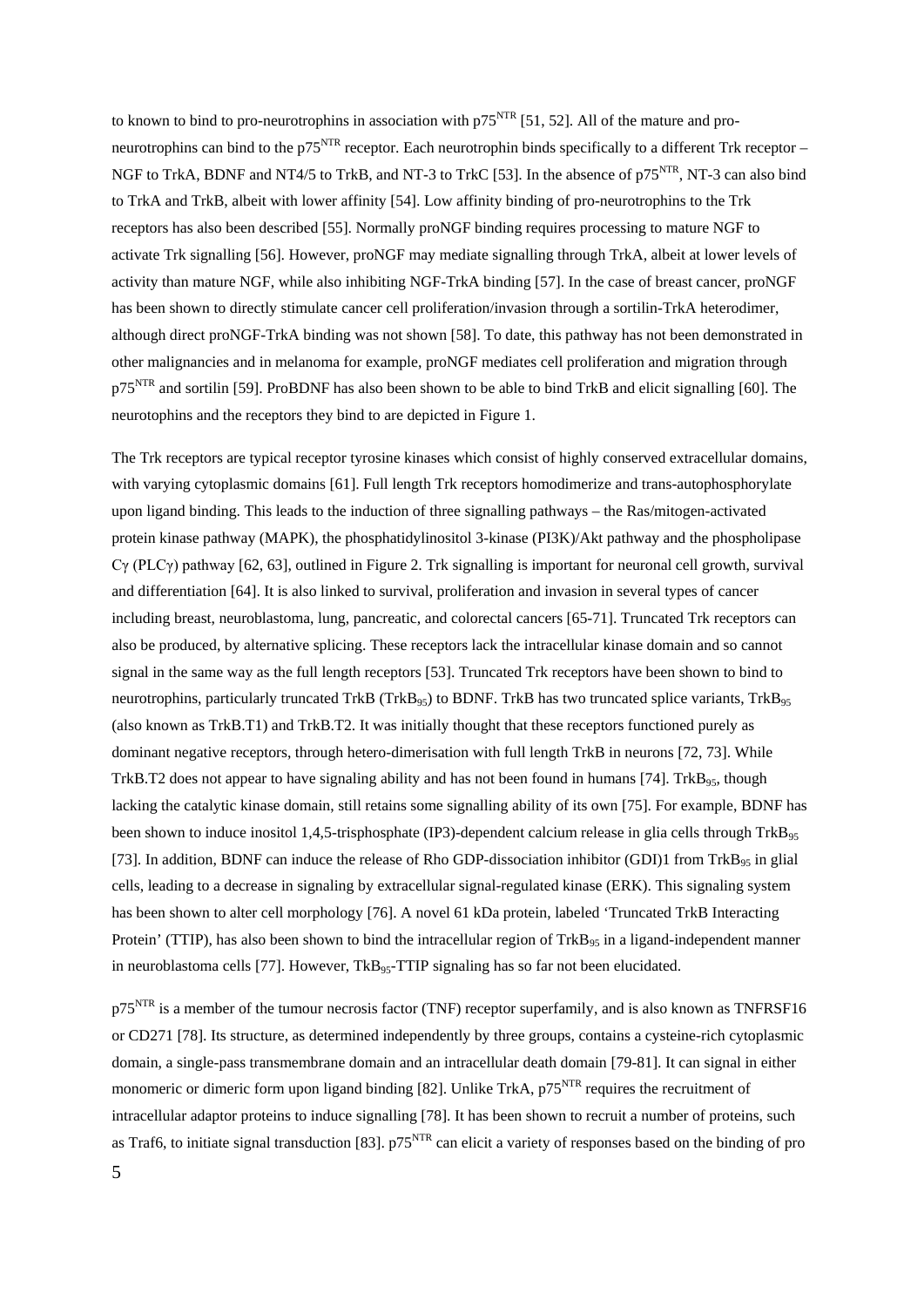or mature neurotrophins, co-receptor expression and availability of adaptors [\[84\]](#page-17-8). Even upon binding of mature neurotrophins, p75<sup>NTR</sup> can stimulate nuclear factor kappa-light-chain-enhancer of activated B cells (NF-κB) activation, promoting cell survival, or c-Jun N-terminal kinase (JNK) activation, promoting apoptosis, depending on cell type [\[85\]](#page-17-9). Pro-neurotrophins can bind  $p75<sup>NTR</sup>$  in combination with the co-receptor sortilin, inducing apoptosis in neural cells [\[51\]](#page-15-7). In cancer,  $p75<sup>NTR</sup>$  can act as either an oncogene or a tumour suppressor, depending on cell type. For example, increased  $p75<sup>NTR</sup>$  expression is seen in triple negative breast cancer [\[86\]](#page-17-10), while reduced p<sup>75</sup><sup>NTR</sup> expression is seen in prostate cancer [\[87\]](#page-17-11).

Interestingly, the neurotrophin receptors, p75<sup>NTR</sup>, TrkA and TrkC, have all been proposed as 'dependence receptors'. The dependence receptor concept asserts that cells rely on signalling induced by ligand binding to the receptor in order to survive. In the absence of ligand binding the receptor does not cease signalling, but actively induces pro-apoptotic signalling [\[88\]](#page-17-12).  $p75<sup>NTR</sup>$  was described as the first 'dependence receptor' [88]. This  $p75<sup>NTR</sup>$  pro-apoptotic signalling is thought to be different from the pro-apoptotic signalling induced by ligand binding in some cell types. It utilizes the 'addiction/dependence domain' described by Dale Bredesen [\[89\]](#page-17-13), and later identified as the 'Chopper' domain [\[90\]](#page-17-14), rather than the death domain (DD) which binds to adaptors on ligand binding. Furthermore,  $p75<sup>NTR</sup>$  is known to enhance ligand binding to the Trk receptors, increasing their affinity for neurotrophins by 10-fold [\[91\]](#page-17-15). TrkA has also recently been proposed as a dependence receptor, causing neuronal death during NGF depletion [\[92\]](#page-17-16). Both  $p75<sup>NTR</sup>$  and TrkA are atypical dependence receptors as they are not cleaved by caspases to induce pro-apoptotic signalling [\[93\]](#page-18-0). However, they may still be cleaved by other proteases leading to a similar pro-apoptotic signalling initiation mechanism [\[94\]](#page-18-1). TrkC is known to have caspase cleavage sites in the intracellular domain, making it a more typical dependence receptor [\[95\]](#page-18-2).

Sortilin is a member of the vesicular sorting proteins (Vsps) and is involved in protein secretion. It was later discovered to also play a role in neurotrophin signaling [\[96\]](#page-18-3). Sortilin cannot induce intracellular signalling alone as it lacks a cytoplasmic catalytic domain. It therefore acts as a co-receptor, in combination with  $p75<sup>NTR</sup>$ . It is known to promote apoptosis upon binding of pro-neurotrophins [\[51\]](#page-15-7), but is not known to bind to mature neurotrophins.

## **5 Neurotrophins in B lymphocytes**

Neurotrophins are known to affect many cells of the immune system [\[97\]](#page-18-4). The interactions between the immune and nervous systems have undergone much study, including investigation into the expression and secretion of neurotrophins by cells of the immune system (comprising both cells of the lymphoid organs and circulating immunocompetent cells). NGF is known to enhance survival, activation and differentiation of B and T lymphocytes, monocytes, eosinophils, neutrophils, basophils and mast cells [\[98\]](#page-18-5). Dendritic cells have been shown to express both TrkA and  $p75<sup>NTR</sup>$  [\[99\]](#page-18-6) while T lymphocytes produce NGF and express p75<sup>NTR</sup> [\[100\]](#page-18-7). Monocytes express TrkA, which is lost upon differentiation into macrophages [\[101\]](#page-18-8). Macrophages do however secrete NGF, BDNF and NT-4/5 [\[102-104\]](#page-18-9). As for B lymphocytes, neurotrophins have been shown to be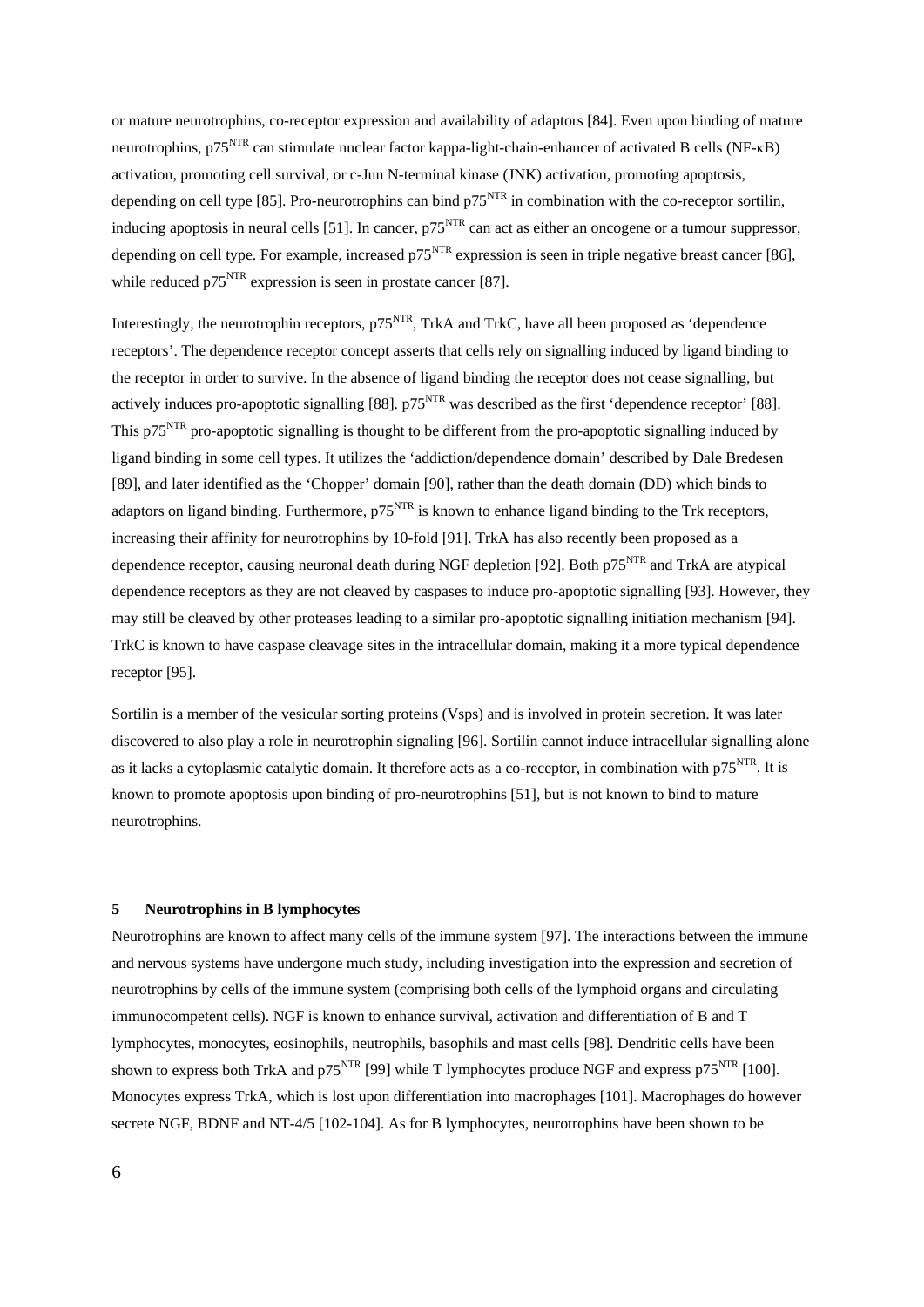involved in proliferation, development, differentiation, antibody secretion and survival. An overview of neurotrophin expression , receptor expression and signaling activites in B lymphocytes is shown in Table 1.

#### **5.1 Expression of neurotrophins and their receptors in B lymphocytes**

Examination of the expression of neurotrophins in B cells has revealed basal NGF expression in both resting and activated human B cells [\[105\]](#page-18-10). Memory B cells have been shown to produce eight times more NGF than virgin B lymphocytes, while levels of the neurotrophin receptors were similar [\[105\]](#page-18-10). High levels of basal NGF expression and production are also seen in the memory B cell-like cell line CESS, and it has been suggested that NGF production is restricted to long-lived B cells [\[106\]](#page-18-11). BDNF has been shown to be secreted from activated human B cells [\[103\]](#page-18-12). NT-3 mRNA expression has been reported from activated human B cells [\[103,](#page-18-12) [107\]](#page-18-13). Expression of NT-4/5 has not been examined in B lymphocytes or cell lines.

Expression of all three Trk receptors has been shown in human B cells [\[108\]](#page-18-14). TrkA is expressed in both resting and activated B cells [\[105\]](#page-18-10) as well as in the CESS cell line [\[106\]](#page-18-11). Cells from murine spleen and bone marrow have been shown to express TrkB<sub>95</sub>, but full-length TrkB was not detected [\[109\]](#page-19-0). Expression of TrkB<sub>95</sub> has also been reported in Epstein–Barr virus (EBV)-transformed lymphoblastoid B cell lines, but only after cell activation [\[103\]](#page-18-12). Expression of full length TrkB has also been observed in unstimulated EBV-transformed B cells, but with very low levels at the cell surface [\[110\]](#page-19-1). It is worth noting that EBV can act as a mitogen for B lymphocytes [\[111\]](#page-19-2), and may induce TrkB expression. It has been suggested that TrkB may be cytoplasmically sequestered in resting B cells, and relocated to the cell surface upon B cell stimulation [\[107\]](#page-18-13). Relatively little is known about TrkC expression in B lymphocytes, but mRNA expression has been seen in human B cells [\[108\]](#page-18-14). In general, it is agreed that B cells express at least the TrkB<sub>95</sub> receptor, with TrkA also expressed by memory B cells. This suggests that activated B cells are responsive to BDNF and NT-3, with memory B cells also responsive to NGF. The intracellular signaling pathways activated following neurotrophin binding to B cells are proposed to be similar to those activated in other cell types. NGF binding has been shown to induce tyrosine phosphorylation and activation of MAPK and p90rsk in lymphoblastoid B cell lines [\[112\]](#page-19-3). This was followed by confirmation of Ras activation by Trk signaling in B cells [\[113\]](#page-19-4). It was later shown that NGF-mediated inhibition of apoptosis is through the activation of protein kinase C zeta (PKCζ) (via TrkA signaling activating the PI3K pathway) in an EBV-negative Burkitt's lymphoma B cell line, which expresses surface proteins characteristic of normal early B cells [\[114\]](#page-19-5). In terms of  $TrkB_{95}$  signaling, the kinase domain is absent so activation of classical Trk signaling does not occur. However, it may be the case that  $TrkB_{95}$  induces calcium release or ERK signaling, as seen in glial cells [\[73,](#page-16-11) [76\]](#page-17-2), or may interact with adaptor proteins, e.g., TTIP [\[77\]](#page-17-3).

There are conflicting reports as to whether normal B cells express the p75<sup>NTR</sup> receptor. p75<sup>NTR</sup> has been shown to be expressed by both resting and activated human B lymphocytes, [\[105\]](#page-18-10) and by the CESS cell line [\[106\]](#page-18-11). p75<sup>NTR</sup> mRNA expression was observed in human B cells, but could not be detected at the protein level [\[108\]](#page-18-14). p75<sup>NTR</sup> expression has also been shown in B cells derived from murine spleen and bone marrow (Schuhmann et al., 2005). Expression of the  $p75<sup>NTR</sup>$  co-receptor sortilin has been shown in B cell lines representing several stages of B cell maturation and in primary B cells [\[107\]](#page-18-13). Together these findings indicate that B cells have the potential to respond to both neurotrophins and pro-neurotrophins through  $p75<sup>NTR</sup>$ .  $p75<sup>NTR</sup>$  signaling in B cells

7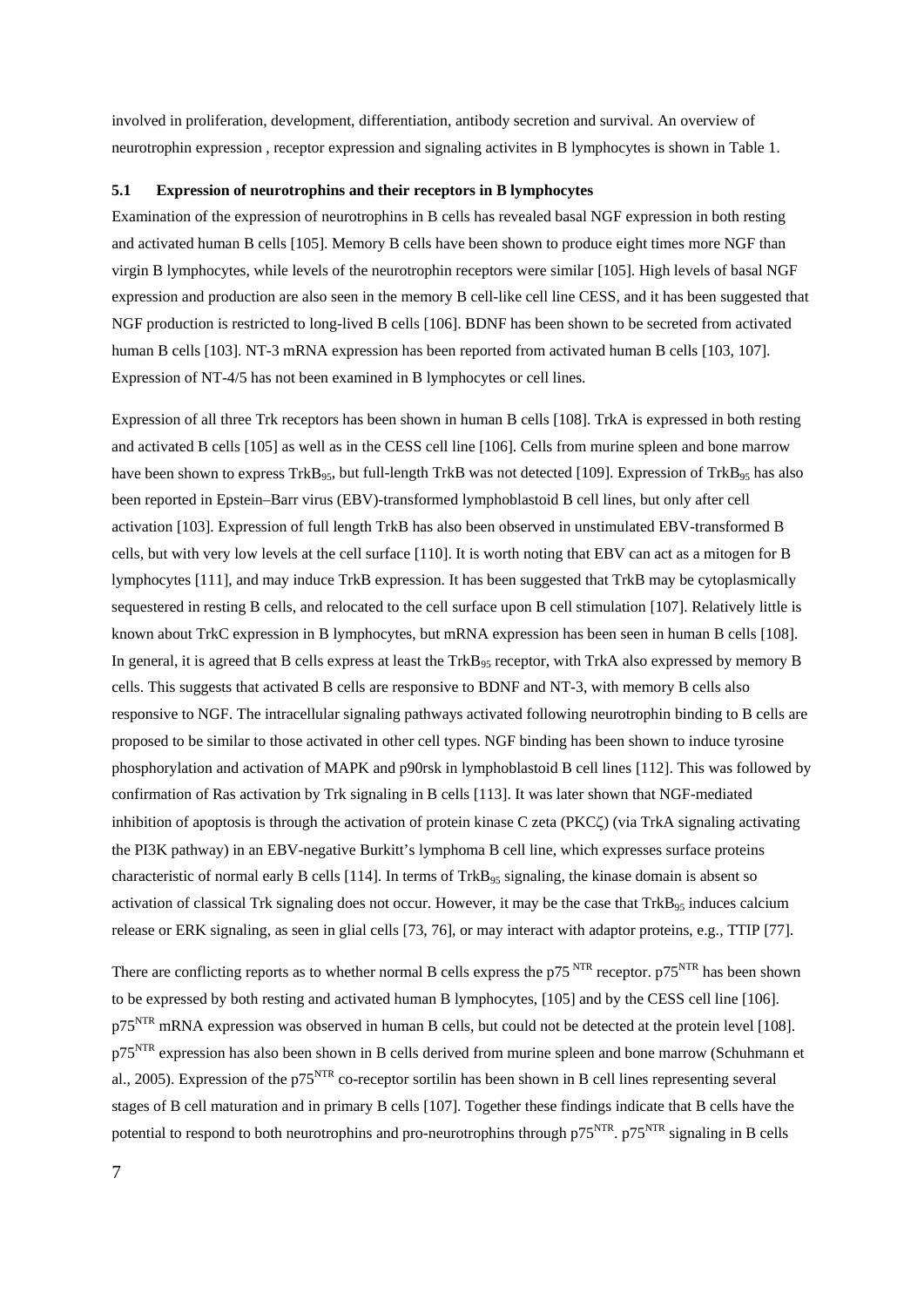has not been well studied. However, signaling is likely to be similar to that seen in non-immune cells, i.e., by adaptor recruitment leading to a pro-survival or pro-death response through the NF-κB or JNK signaling pathways, respectively [\[78,](#page-17-4) [85\]](#page-17-9).

Both expression of neurotrophins and their receptors, by both T and B lymphocytes, can be induced/enhanced by cell activation, usually by stress but theoretically also by danger-associated molecular pattern/pathogenassociated molecular pattern (DAMP/PAMP) recognition. This is an important consideration to be taken into account when studying the effect of neurotrophins on these immune cells.

#### **5.2 Effect of neurotrophin signalling on B cells**

As neurotrophins are secreted by numerous immune cell types, they may act in an autocrine or paracrine fashion on B lymphocytes. Bone marrow stromal cells have been shown to produce neurotrophins [\[115\]](#page-19-6) potentially leading to paracrine signaling towards developing and mature B cells present in the bone marrow. Both BDNF and NGF have been shown to affect B cell function, however in contrast, the effects of NT-3 and NT-4/5 on B cells have not been well characterised.

BDNF has been shown to be involved in B lymphocyte development, through the use of BDNF knockout mice. These mice showed reduced B cell numbers and a block in B cell maturation at the pre-B II stage, with no disruption seen in T cell number/development. BDNF from stromal cells promoted pre-B cell maturation through TrkB signalling by immature B cells [\[109\]](#page-19-0). BDNF has been shown to be able to reduce the level of apoptosis in mature B cell lines during serum starvation [\[108\]](#page-18-14). It has also been suggested that the BDNFmediated anti-apoptotic signaling may be linked to the upregulation of FLICE-inhibitory protein (FLIP), as shown in neural cells [\[116\]](#page-19-7). In experimental allergic encephalomyelitis, used as a model for multiple sclerosis, BDNF has been shown to be upregulated to provide neuroprotection, though it unclear whether this is due to increased local expression or expression by the infiltrating  $B_{\text{rec}}$  cells [\[117\]](#page-19-8).

8 NGF has been shown to increase the rate of proliferation of the CESS cell line and primary B lymphocytes, by binding to a high affinity receptor [\[106,](#page-18-11) [118\]](#page-19-9), most likely TrkA. NGF can act as an autocrine pro-survival factor for memory B lymphocytes (which produce high levels of NGF), by maintaining high levels of the antiapoptotic protein B-cell lymphoma 2 (Bcl-2) [\[105\]](#page-18-10). Use of anti-NGF antibodies, or Trk inhibitors has been shown to reduce Bcl-2 levels in CESS cells. In these studies, the absence of neurotrophin signalling caused activation of p38 MAPK, leading to phosphorylation of Bcl-2, caspase activation and subsequent apoptosis [\[106\]](#page-18-11). It has been suggested that early claims of NGF as a proliferative factor for B lymphocytes need to be reexamined, to consider that the relatively higher numbers of B lymphocytes seen in the presence of NGF may be due to a reduction in B lymphocyte death, leading to an accumulation of cells rather than mitogenic stimulation *per se* [\[105\]](#page-18-10). NGF can induce IgM production from B lymphocytes in vitro, indicating that NGF can induce differentiation into antibody-producing B cells [\[118\]](#page-19-9). However, it has been shown that endogenous NGF is not involved in the antibody constant region class switch that converts virgin B cells to antigen-targeting and memory B cells [\[105\]](#page-18-10). NGF has been shown to promote IgG production by resting B lymphocytes while enhancing production of IgG, IgM and IgA by activated B lymphocytes in vitro [\[119\]](#page-19-10). NGF and interleukin-2 (IL-2) have been shown to enhance B cell progression synergistically, with NGF causing an increase in IL-2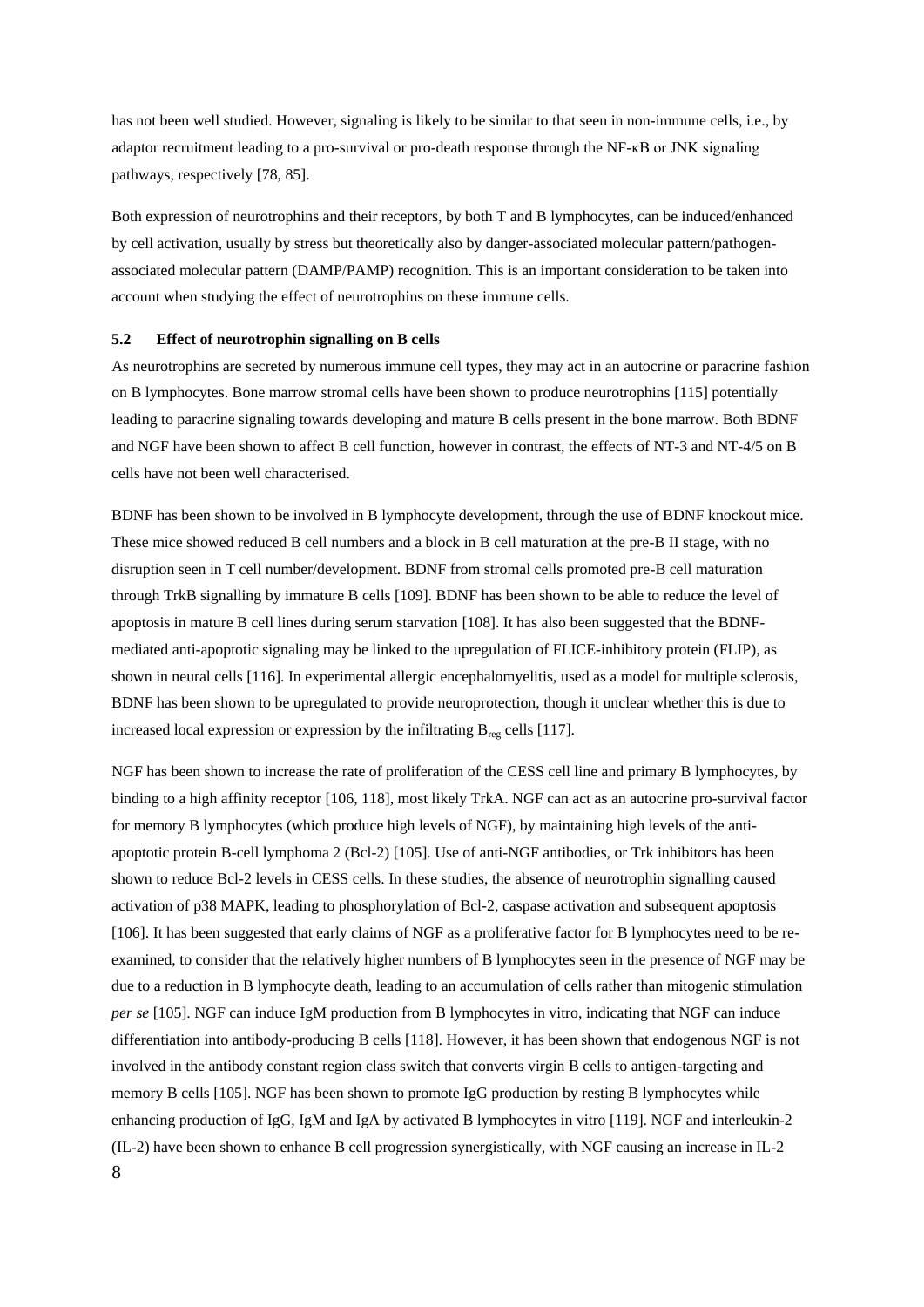receptor expression and IL-2 causing an increase in  $p75<sup>NTR</sup>$  expression in B lymphocytes [\[120,](#page-19-11) [121\]](#page-19-12). NGF has also been shown to increase expression of CD40 (a co-stimulatory protein that binds T cells) on B cell lines [\[120\]](#page-19-11). However,  $p75<sup>NTR</sup>$  and CD40 have opposing effects on IgE production by B lymphoctyes, with NGF inhibiting IL-4-mediated IgE production [\[122\]](#page-19-13). In allergic airway inflammation, NGF and NT-3 act as prosurvival factors for pulmonary plasma cells, through increased expression of the anti-apoptotic Bcl-2 protein. NGF and NT-3 also enhance IgE production from pulmonary plasma cells in allergic airway inflammation by causing increased expression of the transcription factors X-box binding protein 1 and NF-κB [\[123\]](#page-19-14).

#### **6 Neurotrophins and neurotrophin receptors in B cell malignancies**

Considerably more studies have been carried out regarding the levels of expression and activities of neurotrophins and their receptors in healthy B lymphocytes compared with B lymphocyte cancers. However, many of these 'healthy' B cell studies use non-normal B cell models, particularly cell lines derived from EBVtransformed Burkitt's lymphoma or DLBCL cells. Therefore, it is reasonable to suggest that many of the functions of neurotrophins and their receptors as described above also apply to B cell malignancies. An overview of neurotrophin expression , receptor expression and signaling activites in B lymphocyte cancers is provided in Table 2.

#### **6.1 Acute leukemias**

A study in 2005 examined the expression of  $p75<sup>NTR</sup>$  in acute leukemias using flow cytometry and qPCR and in two different cohorts of patients they found expression in 22% and 38% of ALL samples [\[124\]](#page-19-15). They also found that p75NTR was preferentially expressed in ALL patients with the BCR/ABL translocation, suggesting that the BCR/ABL translocation and  $p75<sup>NTR</sup>$  expression are not interdependent, as  $p75<sup>NTR</sup>$  expression was not observed in chronic myelogenous leukema which also expresses the BCR/ABL mutation [\[124\]](#page-19-15). Sortilin expression has also been observed in the Nalm6 ALL cell line, at both the mRNA and protein levels. Levels of sortilin seen at the cell membrane were very low, but increased significantly on serum starvation, and was shown to inhibit apoptosis due to serum starvation in these cells [\[125\]](#page-19-16). This suggests that sortilin, in particular, may be involved in acute leukemia resistance to chemotherapeutics aimed at apoptosis induction.

## **6.2 DLBCL**

9 Neurotrophin and neurotrophin receptor expression has been examined further in DLBCL cell lines. SUDHL4 and SUDHL6 DLBCL cell lines have been shown to express proNGF and proBDNF intracellularly, while secreting only low levels of pro- and mature BDNF and not NGF in normal culture conditions [\[126\]](#page-20-0). OCI-LY3 (activated B cell subtype) and OCI-LY19 (germinal centre origin) DLBCL cell lines express proNGF, proBDNF and proNT-3, but only secrete NT-3 at detectable levels [\[127\]](#page-20-1). These cells also express  $p75<sup>NTR</sup>$ , TrkB<sub>95</sub> and sortilin (SUDHL4/6 cells; [\[126\]](#page-20-0); TrkA, TrkB<sub>95</sub> and TrkC (OCI-LY19); or TrkB<sub>95</sub> and TrkC (OCI-LY3; [\[127\]](#page-20-1)). In none of these lines was full length TrkB detected. This suggests that these cells may have some basal BDNF-TrkB<sub>95</sub> signaling. Constitutive PI3K/Akt signaling was also observed in SUDHL cells [\[126\]](#page-20-0), however, the involvement of BDNF/TrkB in this would need to be confirmed by inhibiting BDNF signalling. TrkA was largely not expressed, consistent with a lack of NGF secretion [\[126\]](#page-20-0).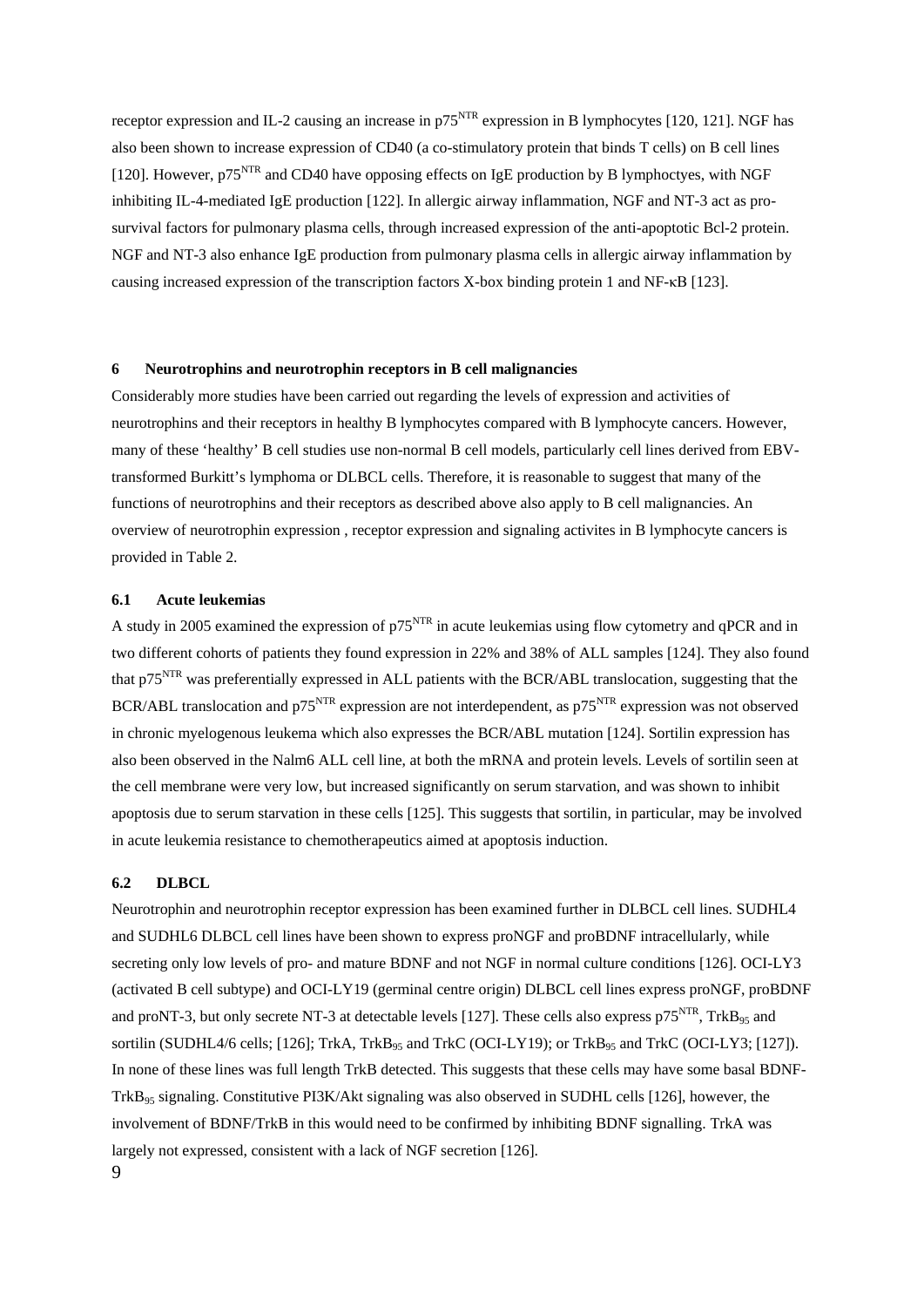Further to looking at basal expression of the neurotrophins and their receptors Bellanger et al also examined changes in expression on cellular stress (induced by serum deprivation). Upon stress, the cells upregulated expression of the receptors ( $p75<sup>NTR</sup>$  and TrkB<sub>95</sub>) while downregulating BDNF production. They also underwent constitutive processing of  $p75<sup>NTR</sup>$ , indicating activation of this receptor. A large increase in TrkB<sub>95</sub> on the cell membrane suggests that cellular stress leads to translocation of this receptor. These data suggest that DLBCL cells respond to stress by altering the neurotrophin:receptor ratio. This may allow them to better survive the tumour microenvironment, such as the lymph nodes, or to increase resistance to therapy. In response to the therapeutically relevant anti-CD20 monoclonal antibody rituximab, the cell lines increased expression and secretion of NGF, presumably leading to NGF-p $75<sup>NTR</sup>$  pro-survival signaling, as TrkA was not observed [\[126\]](#page-20-0). In contrast, no effect was seen on BDNF,  $TrkB_{95}$ ,  $p75<sup>NTR</sup>$  or sortilin expression.

Finally, this group also showed that inhibition of Trk receptor signaling, with the kinase inhibitor K252a, induced apoptosis in the SUDHL4 DLBCL cell line, suggesting an important role for Trk signaling in DLBCL survival. It is noted however that K252a may also be inhibiting other kinases at the concentration used [\[126\]](#page-20-0). Similar experiments were carried out by Sniderhan et al in OCI-LY3 and OCI-LY19 DLBCL cell lines [\[127\]](#page-20-1). They found that K252a reduced proliferation of OCI-LY3 and OCI-LY19 cells, but could only induce apoptosis in the OCI-LY3 cell line (up to 70% at 200 nM), suggesting a preferential effect on the activated B cell subtype of DLBCL. They suggest that the OCI-LY19 cells are resistant to K252a-induced apoptosis due to high basal levels of X-linked inhibitor of apoptosis protein (XIAP). They also found that K252a treatment of OCI-LY3 cells resulted in inhibition of NF-κB transcriptional activity with a concomitant decrease in IL-6 production , which may act as an autocrine/paracrine pro-survival signal [\[127\]](#page-20-1). It is likely that K252a is targeting TrkC signaling in these cells as it is unable to fully inhibit  $TrKB_{95}$  [\[128\]](#page-20-2). This signifies a possible avenue of investigation into new targeted therapies for DLBCL.

## **6.3 Multiple myeloma**

In contrast to DLBCL cells, several mutiple myeloma (MM) cell lines (including RPMI-8226), were found to produce functional BDNF (as shown by PC12 neurite outgrowth; [\[129\]](#page-20-3)). However BDNF expression and secretion from these cells is controversial, as a more recent report did not fine BDNF expression in the RPMI-8226 MM cell line. This group also found low-intermediate levels of Trk expression, though Trk type was not determined [\[127\]](#page-20-1). This confirmed earlier reports where full length TrkB mRNA and protein were seen in RPMI-8226 [\[129\]](#page-20-3). Constitutive TrkB expression was seen in KMS11, RPMI-8226 and LP1 cells, with low TrkB levels increasing on dexamethasone exposure in OPM1, U266, JJN3, H929 and UTMC2 cell lines. BDNF-TrkB signaling was examined and shown to be functional, resulting in increased phosphorylation of Akt and MAPK  $p42/44$ . In contrast,  $p75<sup>NTR</sup>$  was not detected in any of the MM cell lines used. Following on from the increased TrkB expression after dexamethasone exposure, cell survival was examined and BDNF was shown to protect RPMI-8226 cells from dexamethasone-induced apoptosis [\[129\]](#page-20-3). As expected, in the absence of its receptors, NGF had no effect on survival. BDNF could also delay bortezomib-induced apoptosis in JJN3 cells, but not prevent it. This is thought to be partly due to activation of PI3K signaling [\[129\]](#page-20-3).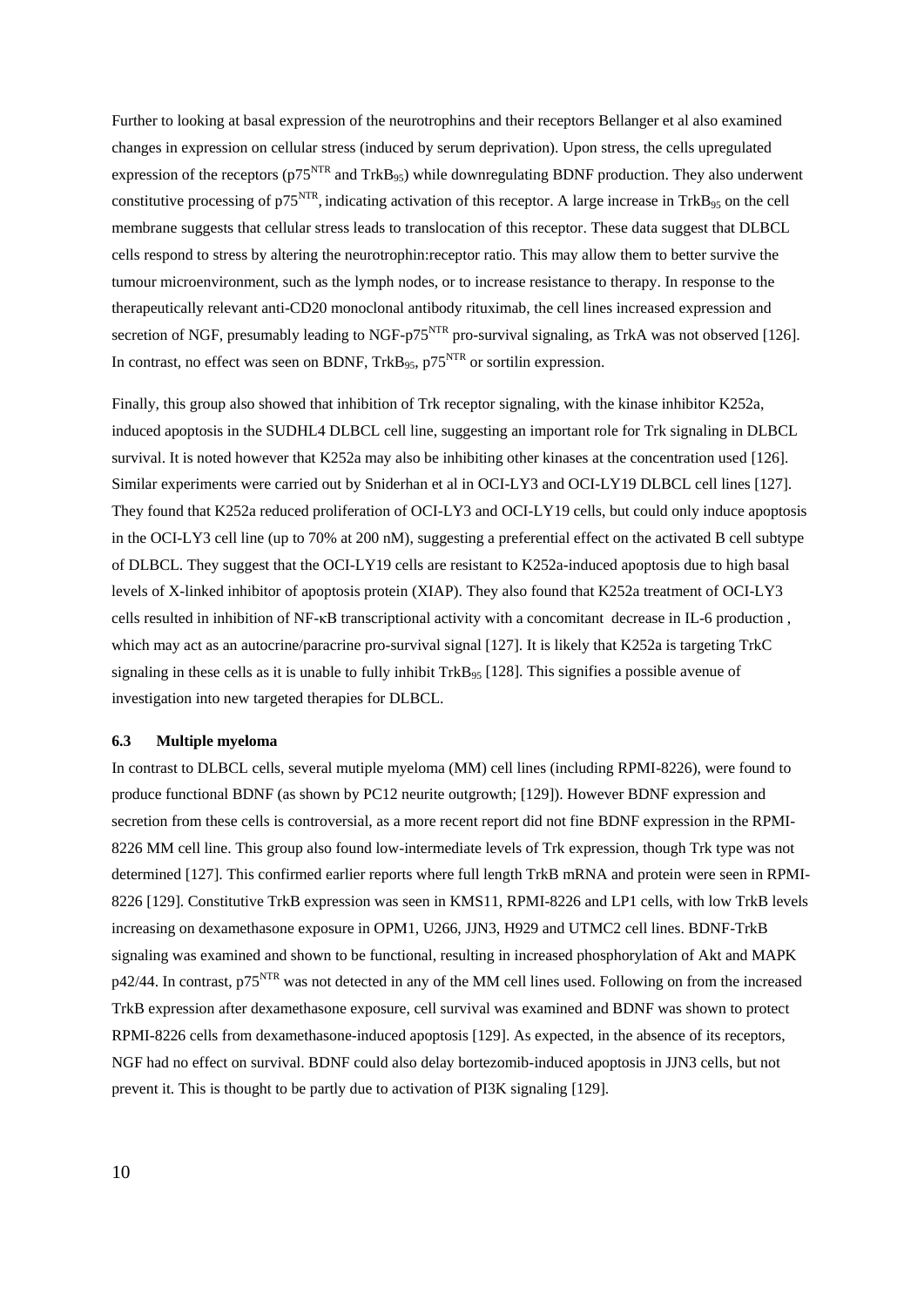As well as cell lines, Pearse et al also examined BDNF-TrkB expression and signaling in MM patient samples. They found that MM patients produced pro and mature BNDF mRNA, and increased BDNF in one marrow sample from MM patients in comparison to control (though the cellular source of BDNF was undetermined; [\[129\]](#page-20-3). Full length TrkB was found in 24/25 patients samples tested, with no p75<sup>NTR</sup> detected at either mRNA or protein levels. Consistent with their cell line findings, BDNF led to an increase in Akt phosphorylation in primary samples. Finally, they tested the effect of BDNF on primary MM cell survival, with and without stromal cell co-culture, and saw prolonged survival in culture conditions in both cases. NGF also aided MM cell survival in co-culture, presumably by acting on the stromal cells which then stimulate plasma cell survival [\[129\]](#page-20-3).

These data contribute to the hypothesis that neurotrophins have a pro-survival role, in both an autocrine and paracrine manner, in MM. Sortilin expression has also been examined in MM cell lines, with mRNA and protein expression seen in all cases. This expression was mainly intracellular, increasing upon serum deprivation [\[125\]](#page-19-16). Apoptosis induction in myeloma-derived cell lines has been shown by proBDNF binding to sortilin (and presumably p75<sup>NTR</sup>), while mature BDNF reduced apoptosis, presumably through TrkB activation [\[107\]](#page-18-13). However, sortilin, as a component of the secretory pathway, has been shown to be required for BDNF secretion [\[107\]](#page-18-13). This identifies a potential indirect role for sortilin in pro-survival signalling, through promotion of mature BDNF secretion and subsequent BDNF-TrkB signalling, which has previously not been reported. Overall this may indicate a dual role for sortilin in both pro- and anti-death signaling in B cell malignancies.

#### **6.4 Burkitt's lymphoma**

Analysis of the expression of neurotrophins and receptors in some Burkitt's lymphoma (Ramos, Raji, Daudi) cell lines revealed low-intermediate levels of Trk receptors (of undetermined type), with no NGF or BDNF expression [\[127\]](#page-20-1). In line with this, none of the cell lines exhibited an anti-proliferative or apoptotic response to K252a exposure [\[127\]](#page-20-1). In contrast to this, knockdown of BDNF in the Ramos/Raji cell lines has been reported to induce cell cycle arrest and apoptosis [\[130\]](#page-20-4). This was shown to occur through down-regulation of Bcl-2, upregulation of Bax and activation of caspases 3 and 9 [\[130\]](#page-20-4). This suggests a constituively active BDNF signaling pathway, as seen in DLBCL cell lines. BDNF knockdown could also sensitise the cells to 5- Fluorouracil (a chemotherapeutic pyrimidine analog; [\[130\]](#page-20-4)).

Sortilin expression has been shown in Burkitt's lymphoma cell lines at both the mRNA and protein levels. Expression was mainly intracellular, with basal plasma membrane expression lower than that observed in MM cell lines. However, plasma membrane expression greatly increased in BL41 cells on serum deprivation [\[125\]](#page-19-16). This highlights sortilin translocation to the membrane as a response to stress in Burkitt's lymphoma and potential mediator of cell survival through its dual role in pro- and anti-death signalling, as previously mentioned.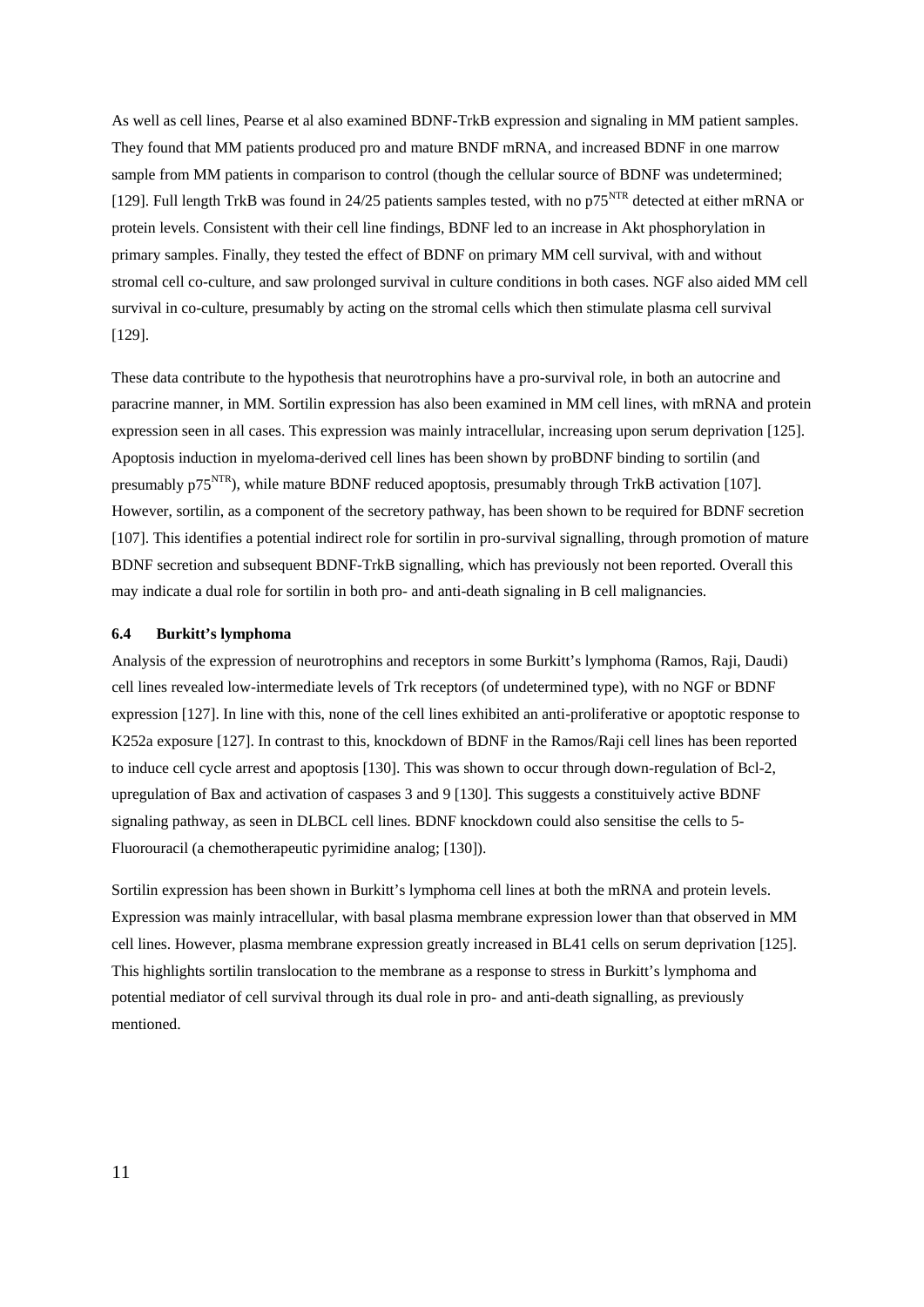#### **6.5 Other B cell malignancies**

Less is known about neurotrophins in other B cell malignancies. As well as investigating neurotrophins and their receptors in DLBCL cell lines, Sniderhan et al also investigated their role in cells derived from patients with non-Hodgkin's lymphomas (i.e., follicular and small lymphocytic lymphomas). They found TrkA to be expressed in all of the patient samples, along with production of NGF and NT-3 mRNA. However they did not examine TrkB<sub>95</sub> expression and only found BDNF mRNA in 1 of 8 patients tested. Further to their cell line results with K252a, a reduced number of cells in S phase was seen in primary samples treated with K252a. Although they showed induction of low levels of apoptosis in normal resting B cells exposed to K252a, and slightly higher levels in activated B cells, they failed to examine K252a-induced apoptosis in their patient samples [\[127\]](#page-20-1).

## **7 Significance of neurotrophin signalling in B cell malignancies and future perspectives**

Neurotrophin and neurotrophin receptor expression and signalling is now known to occur in many cell types beyond the nervous system. It constitutes part of the pro-survival mechanism of many cells, both transformed and not. This signalling has been shown to be involved in many cellular activities of normal B cells, including, but not limited to, proliferation, survival and maturation. Further research has shown that neurotrophin signalling plays an equally important role in B cell malignancies. In particular, expression of neurotrophins and their receptors is generally upregulated on stress indicating a pro-survival response. Knockdown of BDNF was shown to enhance apoptosis and chemosensitivity in Burkitt's lymphoma cell lines [\[130\]](#page-20-4). Similarly, BDNF protected MM cell lines from apoptosis and chemotherapeutic agents [\[107,](#page-18-13) [129\]](#page-20-3). Trk inhibition induced apoptosis in an activated B cell DLBCL cell line [\[127\]](#page-20-1), the subtype known to have the worse prognosis. These studies indicate potential value for neurotrophin-targeting as either a mono- or an adjuvant therapy in these diseases. As well as the potential for inhibition of signalling by mature neurotrophins, enhanced proneurotrophin signalling through sortilin could be a potential new avenue of therapy. In combination with Bcl-2 inhibition, pro-neurotrophins could lead to significant levels of apoptosis in these malignancies. Neurotrophins are also known to be expressed and secreted by cells of the microenvironment, such as bone marrow stromal cells [\[131,](#page-20-5) [132\]](#page-20-6). Targeting neurotrophins could significantly decrease the proliferative and pro-survival effects of the microenvironment as well as affecting the B cells directly.

#### **8 Acknowledgements**

This work was funded by Molecular Medicine Ireland as part of the Clinical & Translational Research Scholars Programme.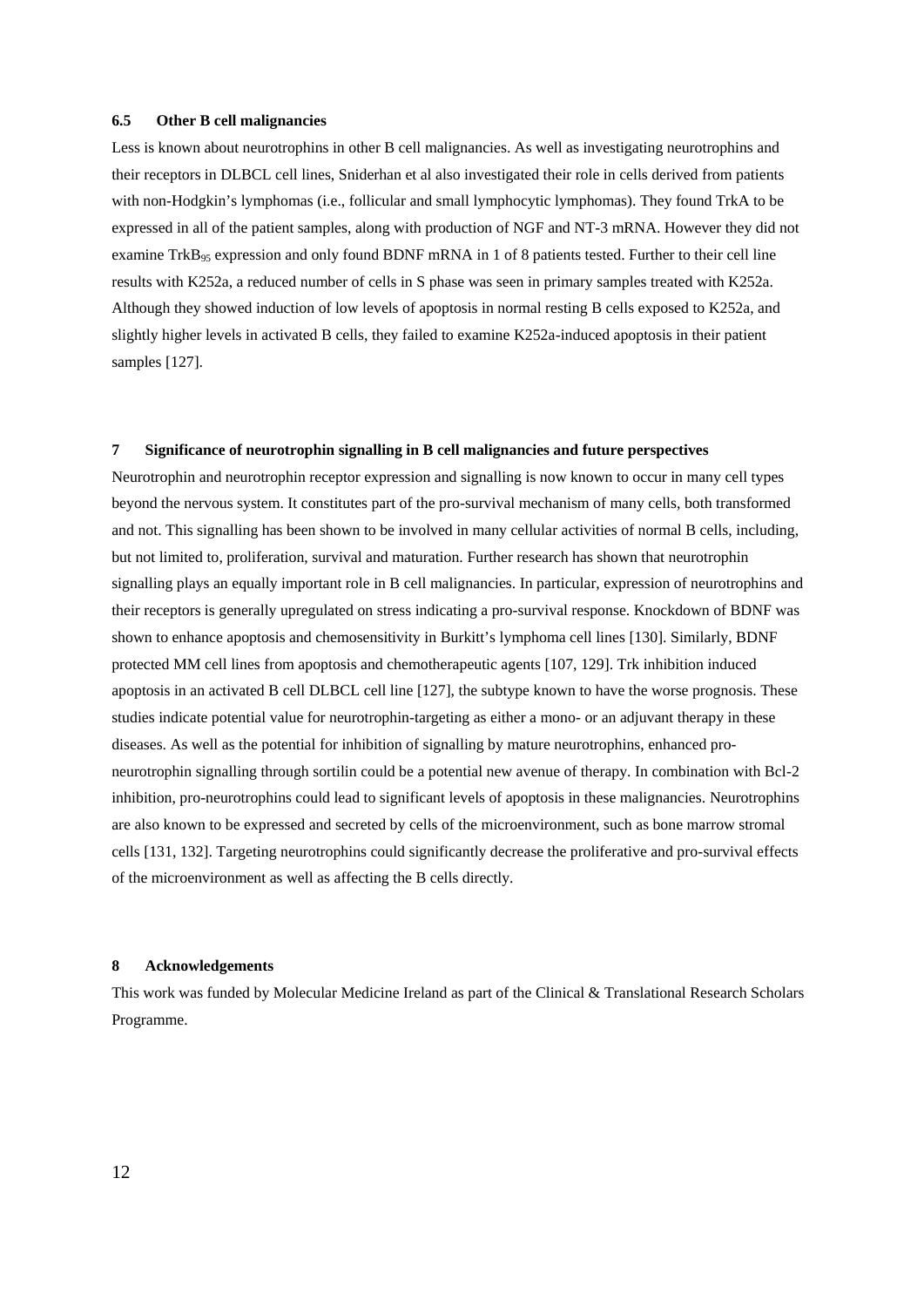## **9 References**

- <span id="page-13-0"></span>1. LeBien, TW, Tedder, TF (2008) B lymphocytes: how they develop and function. Blood 112:1570-1580
- <span id="page-13-1"></span>2. Brack, C, Hirama, M, Lenhardschuller, R, Tonegawa, S (1978) COMPLETE IMMUNOGLOBULIN GENE IS CREATED BY SOMATIC RECOMBINATION. Cell 15:1-14
- <span id="page-13-2"></span>3. Gathings, WE, Lawton, AR, Cooper, MD (1977) IMMUNOFLUORESCENT STUDIES OF DEVELOPMENT OF PRE-B CELLS, B-LYMPHOCYTES AND IMMUNOGLOBULIN ISOTYPE DIVERSITY IN HUMANS. European Journal of Immunology 7:804-810
- <span id="page-13-3"></span>4. Lam, KP, Kuhn, R, Rajewsky, K (1997) In vivo ablation of surface immunoglobulin on mature B cells by inducible gene targeting results in rapid cell death. Cell 90:1073-1083
- <span id="page-13-4"></span>5. Chung, JB, Silverman, M, Monroe, JG (2003) Transitional B cells: step by step towards immune competence. Trends in Immunology 24:343-349
- <span id="page-13-5"></span>6. Lanzavecchia, A, Bove, S (1985) Specific B lymphocytes efficiently pick up, process and present antigen to T cells. Behring Institute Mitteilungen:82-87
- <span id="page-13-6"></span>7. Jacob, J, Kelsoe, G, Rajewsky, K, Weiss, U (1991) INTRACLONAL GENERATION OF ANTIBODY MUTANTS IN GERMINAL-CENTERS. Nature 354:389-392
- <span id="page-13-7"></span>8. Kincade, PW, Lawton, AR, Bockman, DE, Cooper, MD (1970) SUPPRESSION OF IMMUNOGLOBULIN-G SYNTHESIS AS A RESULT OF ANTIBODY-MEDIATED SUPPRESSION OF IMMUNOGLOBULIN M SYNTHESIS IN CHICKENS. Proceedings of the National Academy of Sciences of the United States of America 67:1918-&
- <span id="page-13-8"></span>9. Shapiro-Shelef, M, Calame, K (2005) Regulation of plasma-cell development. Nature Reviews Immunology 5:230-242
- <span id="page-13-9"></span>10. McHeyzer-Williams, LJ, McHeyzer-Williams, MG (2005) Antigen-specific memory B cell development. Annual Review of Immunology 23:487-513
- <span id="page-13-10"></span>11. Kehry, MR (1996) CD40-mediated signaling in B cells - Balancing cell survival, growth, and death. Journal of Immunology 156:2345-2348
- <span id="page-13-11"></span>12. Muramatsu, M, Kinoshita, K, Fagarasan, S, Yamada, S, Shinkai, Y, Honjo, T (2000) Class switch recombination and hypermutation require activation-induced cytidine deaminase (AID), a potential RNA editing enzyme. Cell 102:553-563
- <span id="page-13-12"></span>13. Goodnow, CC, Adelstein, S, Basten, A (1990) THE NEED FOR CENTRAL AND PERIPHERAL TOLERANCE IN THE B-CELL REPERTOIRE. Science 248:1373-1379
- <span id="page-13-13"></span>14. Stashenko, P, Nadler, LM, Hardy, R, Schlossman, SF (1980) CHARACTERIZATION OF A HUMAN LYMPHOCYTE-B-SPECIFIC ANTIGEN. Journal of Immunology 125:1678-1685
- <span id="page-13-14"></span>15. Tarlinton, D, Radbruch, A, Hiepe, F, Dorner, T (2008) Plasma cell differentiation and survival. Current Opinion in Immunology 20:162-169
- <span id="page-13-15"></span>16. Shaffer, AL, Rosenwald, A, Staudt, LM (2002) Lymphoid malignancies: the dark side of B-cell differentiation. Nat Rev Immunol 2:920-932
- <span id="page-13-16"></span>17. Shaffer, AL, III, Young, RM, Staudt, LM (2012) Pathogenesis of Human B Cell Lymphomas. Annual Review of Immunology, Vol 30 30:565-610
- <span id="page-13-17"></span>18. Sabattini, E, Bacci, F, Sagramoso, C, Pileri, SA (2010) WHO classification of tumours of haematopoietic and lymphoid tissues in 2008: an overview. Pathologica 102:83-87
- <span id="page-13-18"></span>19. Plawny, L, Ries, F (2014) Emerging new anticancer biological therapies in 2013 (haematological malignancies). Current Opinion in Oncology 26:363-370
- <span id="page-13-19"></span>20. Plunkett, W, Huang, P, Gandhi, V (1990) METABOLISM AND ACTION OF FLUDARABINE PHOSPHATE. Seminars in Oncology 17:3-17
- <span id="page-13-20"></span>21. Rauen, HM, Reisch, A, Schriewer, H (1964) ON THE BIOCHEMICAL MECHANISM OF ACTION OF CYCLOPHOSPHAMIDE. Arzneimittel-Forschung 14:176-178
- <span id="page-13-21"></span>22. Shaw, T, Quan, J, Totoritis, MC (2003) B cell therapy for rheumatoid arthritis: the rituximab (anti-CD20) experience. Ann Rheum Dis 62 Suppl 2:ii55-59
- 13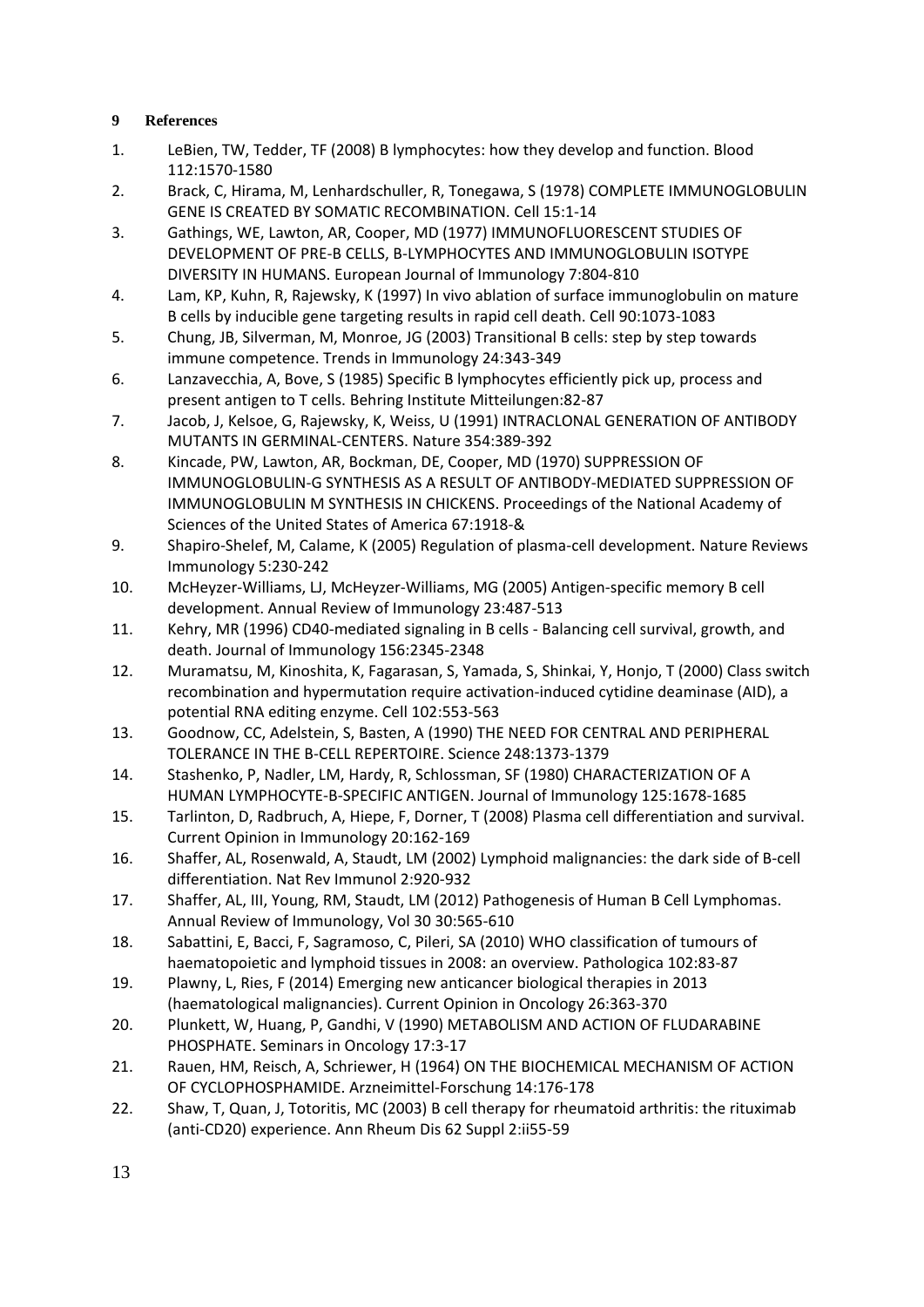- <span id="page-14-0"></span>23. Rudnicka, D, Oszmiana, A, Finch, DK, Strickland, I, Schofield, DJ, Lowe, DC, Sleeman, MA, Davis, DM (2013) Rituximab causes a polarization of B cells that augments its therapeutic function in NK-cell-mediated antibody-dependent cellular cytotoxicity. Blood 121:4694-4702
- <span id="page-14-1"></span>24. McLaughlin, P, Grillo-Lopez, AJ, Maloney, DG, Link, BK, Levy, R, Czuczman, MS, Cabanillas, F, Dallaire, BK, White, CA (1998) Efficacy controls and long-term follow-up of patients (pts) treated with rituximab for relapsed or refractory, low-grade or follicular (R-LG/F) NHL. Blood 92:414A-415A
- <span id="page-14-2"></span>25. Smith, MR (2003) Rituximab (monoclonal anti-CD20 antibody): mechanisms of action and resistance. Oncogene 22:7359-7368
- <span id="page-14-3"></span>26. Rickert, RC (2013) New insights into pre-BCR and BCR signalling with relevance to B cell malignancies. Nature Reviews Immunology 13:578-591
- <span id="page-14-4"></span>27. Burger, JA (2012) Targeting the microenvironment in chronic lymphocytic leukemia is changing the therapeutic landscape. Current Opinion in Oncology 24:643-649
- <span id="page-14-5"></span>28. Ponader, S, Chen, SS, Buggy, JJ, Balakrishnan, K, Gandhi, V, Wierda, WG, Keating, MJ, O'Brien, S, Chiorazzi, N, Burger, JA (2012) The Bruton tyrosine kinase inhibitor PCI-32765 thwarts chronic lymphocytic leukemia cell survival and tissue homing in vitro and in vivo. Blood 119:1182-1189
- <span id="page-14-6"></span>29. Furman, RR, Sharman, JP, Coutre, SE, Cheson, BD, Pagel, JM, Hillmen, P, Barrientos, JC, Zelenetz, AD, Kipps, TJ, Flinn, I, Ghia, P, Eradat, H, Ervin, T, Lamanna, N, Coiffier, B, Pettitt, AR, Ma, S, Stilgenbauer, S, Cramer, P, Aiello, M, Johnson, DM, Miller, LL, Li, D, Jahn, TM, Dansey, RD, Hallek, M, O'Brien, SM (2014) Idelalisib and Rituximab in Relapsed Chronic Lymphocytic Leukemia. New England Journal of Medicine 370:997-1007
- <span id="page-14-7"></span>30. Souers, AJ, Leverson, JD, Boghaert, ER, Ackler, SL, Catron, ND, Chen, J, Dayton, BD, Ding, H, Enschede, SH, Fairbrother, WJ, Huang, DCS, Hymowitz, SG, Jin, S, Khaw, SL, Kovar, PJ, Lam, LT, Lee, J, Maecker, HL, Marsh, KC, Mason, KD, Mitten, MJ, Nimmer, PM, Oleksijew, A, Park, CH, Park, C-M, Phillips, DC, Roberts, AW, Sampath, D, Seymour, JF, Smith, ML, Sullivan, GM, Tahir, SK, Tse, C, Wendt, MD, Xiao, Y, Xue, JC, Zhang, H, Humerickhouse, RA, Rosenberg, SH, Elmore, SW (2013) ABT-199, a potent and selective BCL-2 inhibitor, achieves antitumor activity while sparing platelets. Nature Medicine 19:202-208
- <span id="page-14-8"></span>31. Cheadle, EJ, Sheard, V, Hombach, AA, Chmielewski, M, Riet, T, Berrevoets, C, Schooten, E, Lamers, C, Abken, H, Debets, R, Gilham, DE (2012) Chimeric antigen receptors for T-cell based therapy. Methods in molecular biology (Clifton, N.J.) 907:645-666
- <span id="page-14-9"></span>32. Barrett, DM, Singh, N, Porter, DL, Grupp, SA, June, CH (2014) Chimeric Antigen Receptor Therapy for Cancer. Annual Review of Medicine, Vol 65 65:333-347
- <span id="page-14-10"></span>33. Brodie, C, Sampson, SR (1990) NERVE GROWTH-FACTOR AND FIBROBLAST GROWTH-FACTOR INFLUENCE POSTFUSION EXPRESSION OF NA-CHANNELS IN CULTURED RAT SKELETAL-MUSCLE. Journal of Cellular Physiology 144:492-497
- <span id="page-14-11"></span>34. Mayerhofer, A, Dissen, GA, Parrott, JA, Hill, DF, Mayerhofer, D, Garfield, RE, Costa, ME, Skinner, MK, Ojeda, SR (1996) Involvement of nerve growth factor in the ovulatory cascade: trkA receptor activation inhibits gap junctional communication between thecal cells. Endocrinology 137:5662-5670
- <span id="page-14-12"></span>35. Levimontalcini, R, Hamburger, V (1951) SELECTIVE GROWTH STIMULATING EFFECTS OF MOUSE SARCOMA ON THE SENSORY AND SYMPATHETIC NERVOUS SYSTEM OF THE CHICK EMBRYO. Journal of Experimental Zoology 116:321-361
- <span id="page-14-13"></span>36. Levimontalcini, R (1964) NERVE GROWTH FACTOR. Annals of the New York Academy of Sciences 118:149-&
- <span id="page-14-14"></span>37. Barde, YA, Edgar, D, Thoenen, H (1982) Purification of a new neurotrophic factor from mammalian brain. Embo Journal 1:549-553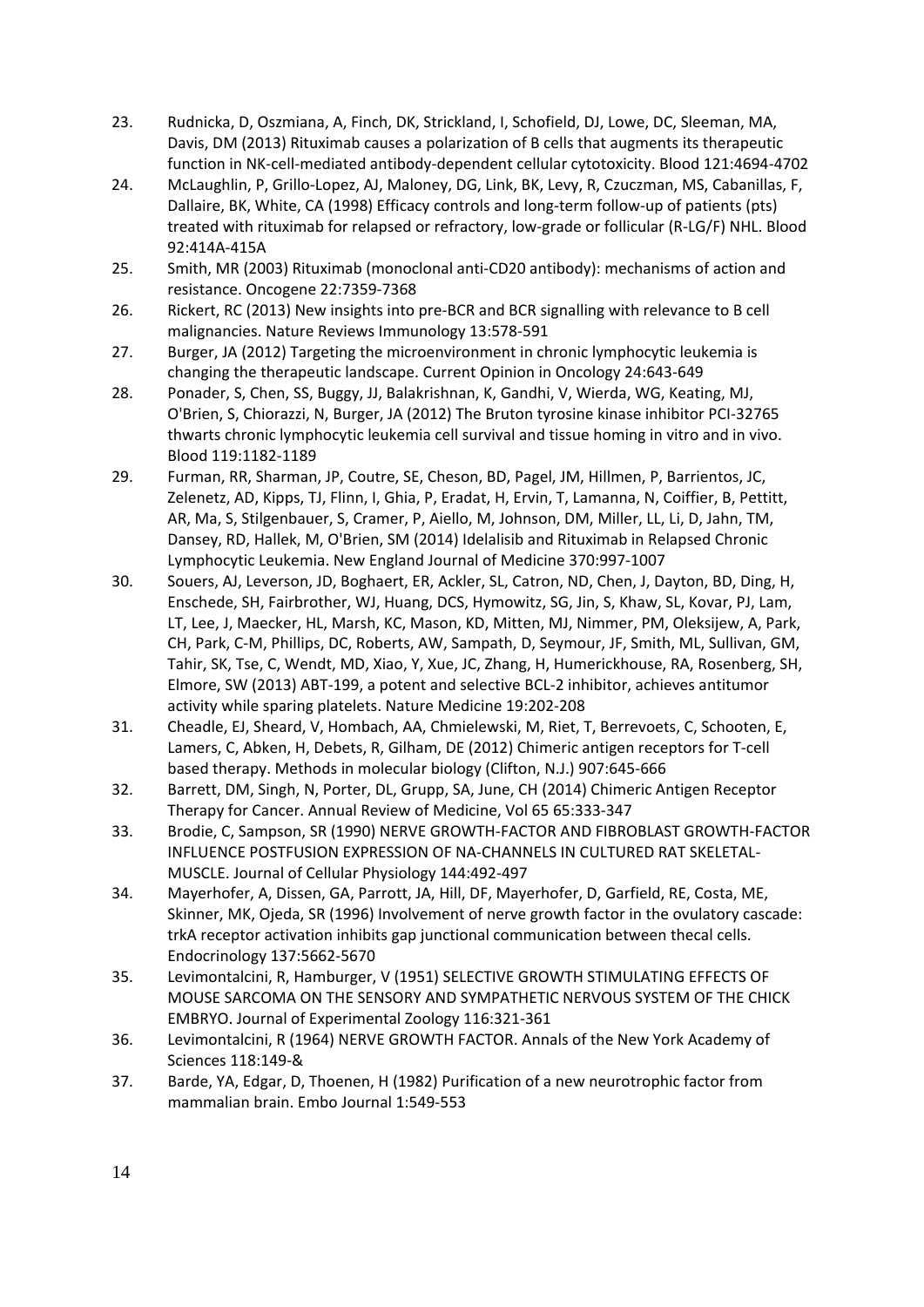- 38. Hohn, A, Leibrock, J, Bailey, K, Barde, YA (1990) IDENTIFICATION AND CHARACTERIZATION OF A NOVEL MEMBER OF THE NERVE GROWTH-FACTOR BRAIN-DERIVED NEUROTROPHIC FACTOR FAMILY. Nature 344:339-341
- 39. Jones, KR, Reichardt, LF (1990) MOLECULAR-CLONING OF A HUMAN GENE THAT IS A MEMBER OF THE NERVE GROWTH-FACTOR FAMILY. Proceedings of the National Academy of Sciences of the United States of America 87:8060-8064
- 40. Hallbook, F, Ibanez, CF, Persson, H (1991) EVOLUTIONARY STUDIES OF THE NERVE GROWTH-FACTOR FAMILY REVEAL A NOVEL MEMBER ABUNDANTLY EXPRESSED IN XENOPUS OVARY. Neuron 6:845-858
- 41. Berkemeier, LR, Winslow, JW, Kaplan, DR, Nikolics, K, Goeddel, DV, Rosenthal, A (1991) Neurotrophin-5 - A novel neurotrophic factor that activates Trk and TrkB. Neuron 7:857-866
- <span id="page-15-0"></span>42. Acklin, C, Stoney, K, Rosenfeld, RA, Miller, JA, Rohde, MF, Haniu, M (1993) Recombinant human brain-derived neurotrophic factor (rHuBDNF) - disulfide structure and characterization of BDNF expressed in CHO cells. International Journal of Peptide and Protein Research 41:548-552
- <span id="page-15-1"></span>43. Mowla, SJ, Farhadi, HF, Pareek, S, Atwal, JK, Morris, SJ, Seidah, NG, Murphy, RA (2001) Biosynthesis and post-translational processing of the precursor to brain-derived neurotrophic factor. Journal of Biological Chemistry 276:12660-12666
- <span id="page-15-2"></span>44. Hibbert, AP, Morris, SJ, Seidah, NG, Murphy, RA (2003) Neurotrophin-4, alone or heterodimerized with brain-derived neurotrophic factor, is sorted to the constitutive secretory pathway. Journal of Biological Chemistry 278:48129-48136
- 45. Young, M, Oger, J, Blanchard, MH, Asdourian, H, Amos, H, Arnason, BGW (1975) SECRETION OF A NERVE GROWTH-FACTOR BY PRIMARY CHICK FIBROBLAST-CULTURES. Science 187:361- 362
- 46. Hasan, W, Pedchenko, T, Krizsan-Agbas, D, Baum, L, Smith, PG (2003) Sympathetic neurons synthesize and secrete pro-nerve growth factor protein. Journal of Neurobiology 57:38-53
- <span id="page-15-3"></span>47. McDonald, NQ, Lapatto, R, Murrayrust, J, Gunning, J, Wlodawer, A, Blundell, TL (1991) NEW-PROTEIN FOLD REVEALED BY A 2.3-A RESOLUTION CRYSTAL-STRUCTURE OF NERVE GROWTH-FACTOR. Nature 354:411-414
- <span id="page-15-4"></span>48. Jungbluth, S, Bailey, K, Barde, YA (1994) PURIFICATION AND CHARACTERIZATION OF A BRAIN-DERIVED NEUROTROPHIC FACTOR NEUROTROPHIN-3 (BDNF/NT-3) HETERODIMER. European Journal of Biochemistry 221:677-685
- <span id="page-15-5"></span>49. Heymach, JV, Shooter, EM (1995) THE BIOSYNTHESIS OF NEUROTROPHIN HETERODIMERS BY TRANSFECTED MAMMALIAN-CELLS. Journal of Biological Chemistry 270:12297-12304
- <span id="page-15-6"></span>50. Meakin, SO, Shooter, EM (1992) THE NERVE GROWTH-FACTOR FAMILY OF RECEPTORS. Trends in Neurosciences 15:323-331
- <span id="page-15-7"></span>51. Nykjaer, A, Lee, R, Teng, KK, Jansen, P, Madsen, P, Nielsen, MS, Jacobsen, C, Kliemannel, M, Schwarz, E, Willnow, TE, Hempstead, BL, Petersen, CM (2004) Sortilin is essential for proNGF-induced neuronal cell death. Nature 427:843-848
- <span id="page-15-8"></span>52. Teng, HK, Teng, KK, Lee, R, Wright, S, Tevar, S, Almeida, RD, Kermani, P, Torkin, R, Chen, ZY, Lee, FS, Kraemer, RT, Nykjaer, A, Hempstead, BL (2005) ProBDNF induces neuronal apoptosis via activation of a receptor complex of p75(NTR) and sortilin. Journal of Neuroscience 25:5455-5463
- <span id="page-15-9"></span>53. Reichardt, LF (2006) Neuratrophin-regulated signalling pathways. Philosophical Transactions of the Royal Society B-Biological Sciences 361:1545-1564
- <span id="page-15-10"></span>54. Brennan, C, Rivas-Plata, K, Landis, SC (1999) The p75 neurotrophin receptor influences NT-3 responsiveness of sympathetic neurons in vivo. Nature Neuroscience 2:699-705
- <span id="page-15-11"></span>55. Clewes, O, Fahey, MS, Tyler, SJ, Watson, JJ, Seok, H, Catania, C, Cho, K, Dawbarn, D, Allen, SJ, *Human ProNGF: biological effects and binding profiles at TrkA, P75NTR and sortilin*, in *J Neurochem*. 2008: England. p. 1124-1135.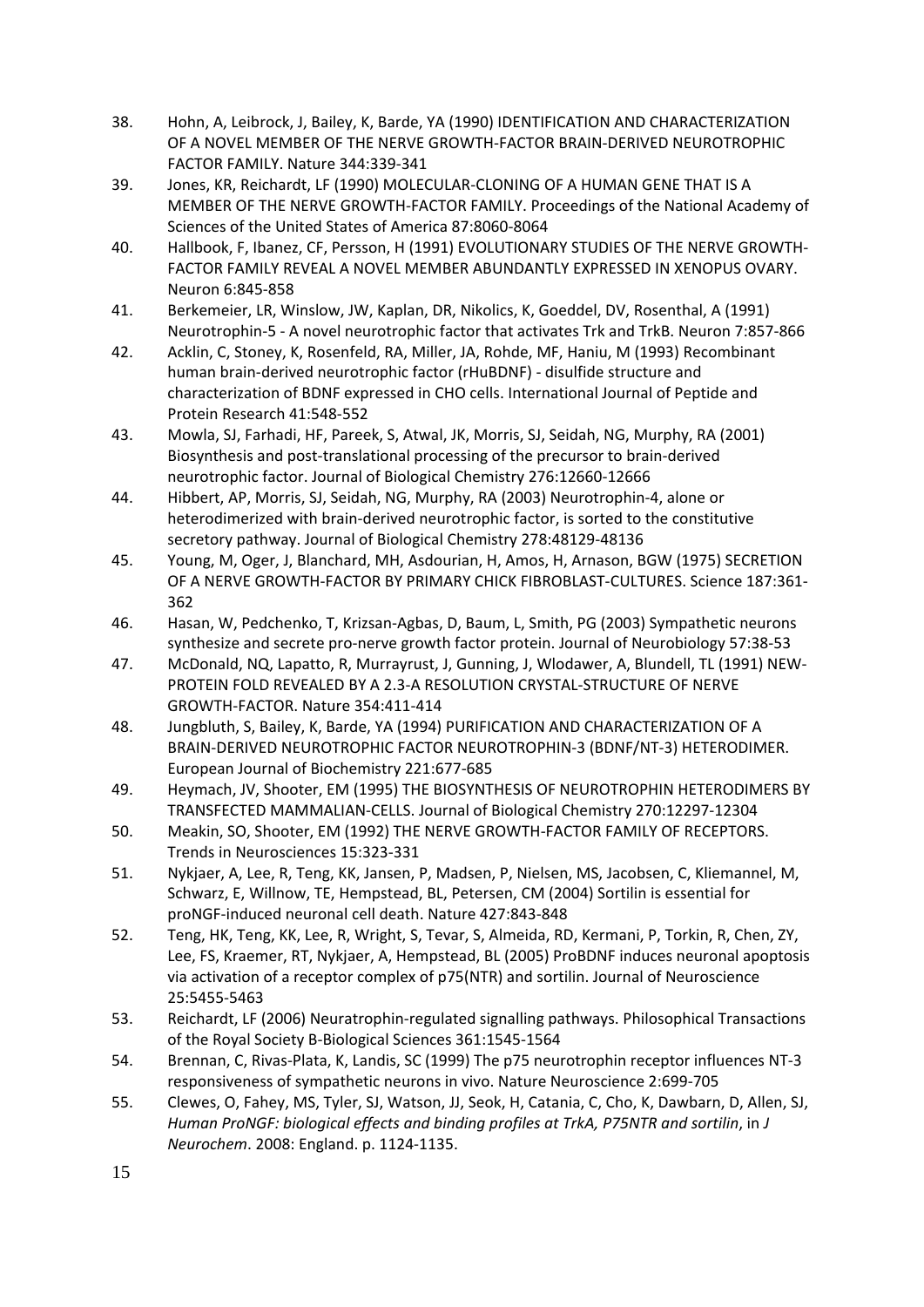- <span id="page-16-0"></span>56. Boutilier, J, Ceni, C, Pagdala, PC, Forgie, A, Neet, KE, Barker, PA (2008) Proneurotrophins require endocytosis and intracellular proteolysis to induce TrkA activation. Journal of Biological Chemistry 283:12709-12716
- <span id="page-16-1"></span>57. Sobottka, B, Reinhardt, D, Brockhaus, M, Jacobsen, H, Metzger, F (2008) ProNGF inhibits NGF-mediated TrkA activation in PC12 cells. Journal of Neurochemistry 107:1294-1303
- <span id="page-16-2"></span>58. Demont, Y, Corbet, C, Page, A, Ataman-Onal, Y, Choquet-Kastylevsky, G, Fliniaux, I, Le Bourhis, X, Toillon, RA, Bradshaw, RA, Hondermarck, H (2012) Pro-nerve Growth Factor Induces Autocrine Stimulation of Breast Cancer Cell Invasion through Tropomyosin-related Kinase A (TrkA) and Sortilin Protein. Journal of Biological Chemistry 287:1923-1931
- <span id="page-16-3"></span>59. Truzzi, F, Marconi, A, Lotti, R, Dallaglio, K, French, LE, Hempstead, BL, Pincelli, C (2008) Neurotrophins and their receptors stimulate melanoma cell proliferation and migration. Journal of Investigative Dermatology 128:2031-2040
- <span id="page-16-4"></span>60. Fayard, B, Loeffler, S, Weis, J, Vogelin, E, Kruttgen, A (2005) The secreted brain-derived neurotrophic factor precursor pro-BDNF binds to TrkB and p75NTR but not to TrkA or TrkC. Journal of Neuroscience Research 80:18-28
- <span id="page-16-5"></span>61. Barbacid, M (1995) Neurotrophic factors and their receptors. Current Opinion in Cell Biology 7:148-155
- <span id="page-16-6"></span>62. Chao, MV (2003) Neurotrophins and their receptors: A convergence point for many signalling pathways. Nature Reviews Neuroscience 4:299-309
- <span id="page-16-7"></span>63. Klein, R, Jing, SQ, Nanduri, V, Orourke, E, Barbacid, M (1991) THE TRK PROTOONCOGENE ENCODES A RECEPTOR FOR NERVE GROWTH-FACTOR. Cell 65:189-197
- <span id="page-16-8"></span>64. Kaplan, DR, Stephens, RM (1994) NEUROTROPHIN SIGNAL-TRANSDUCTION BY THE TRK RECEPTOR. Journal of Neurobiology 25:1404-1417
- <span id="page-16-9"></span>65. Descamps, S, Toillon, R, Adriaenssens, E, Pawlowski, V, Cool, S, Nurcombe, V, Le Bourhis, X, Boilly, B, Peyrat, J, Hondermarck, H (2001) Nerve growth factor stimulates proliferation and survival of human breast cancer cells through two distinct signaling pathways. Journal of Biological Chemistry 276:17864-17870
- 66. Lagadec, C, Meignan, S, Adriaenssens, E, Foveau, B, Vanhecke, E, Romon, R, Toillon, RA, Oxombre, B, Hondermarck, H, Le Bourhis, X (2009) TrkA overexpression enhances growth and metastasis of breast cancer cells. Oncogene 28:1960-1970
- 67. Brodeur, GM, Nakagawara, A, Yamashiro, DJ, Ikegaki, N, Liu, XG, Azar, CG, Lee, CP, Evans, AE (1997) Expression of TrkA, TrkB and TrkC in human neuroblastomas. Journal of Neuro-Oncology 31:49-55
- 68. Perez-Pinera, P, Hernandez, T, Garcia-Suarez, O, de Carlos, F, Germana, A, del Valle, M, Astudillo, A, Vega, JA (2007) The Trk tyrosine kinase inhibitor K252a regulates growth of lung adenocarcinomas. Molecular and Cellular Biochemistry 295:19-26
- 69. Miknyoczki, SJ, Lang, D, Huang, LY, Klein-Szanto, AJP, Dionne, CA, Ruggeri, BA (1999) Neurotrophins and Trk receptors in human pancreatic ductal adenocarcinoma: Expression patterns and effects on in vitro invasive behavior. International Journal of Cancer 81:417- 427
- 70. Yang, X, Martin, TA, Jiang, WG (2013) Biological influence of brain-derived neurotrophic factor (BDNF) on colon cancer cells. Experimental and Therapeutic Medicine 6:1475-1481
- 71. Zhang, S, Guo, D, Luo, W, Zhang, Q, Zhang, Y, Li, C, Lu, Y, Cui, Z, Qiu, X (2010) TrkB is highly expressed in NSCLC and mediates BDNF-induced the activation of Pyk2 signaling and the invasion of A549 cells. Bmc Cancer 10
- <span id="page-16-10"></span>72. Eide, FF, Vining, ER, Eide, BL, Zang, KL, Wang, XY, Reichardt, LF (1996) Naturally occurring truncated trkB receptors have dominant inhibitory effects on brain-derived neurotrophic factor signaling. Journal of Neuroscience 16:3123-3129
- <span id="page-16-11"></span>73. Rose, CR, Blum, R, Pichler, B, Lepier, A, Kafitz, KW, Konnerth, A (2003) Truncated TrkB-T1 mediates neurotrophin-evoked calcium signalling in glia cells. Nature 426:74-78
- 16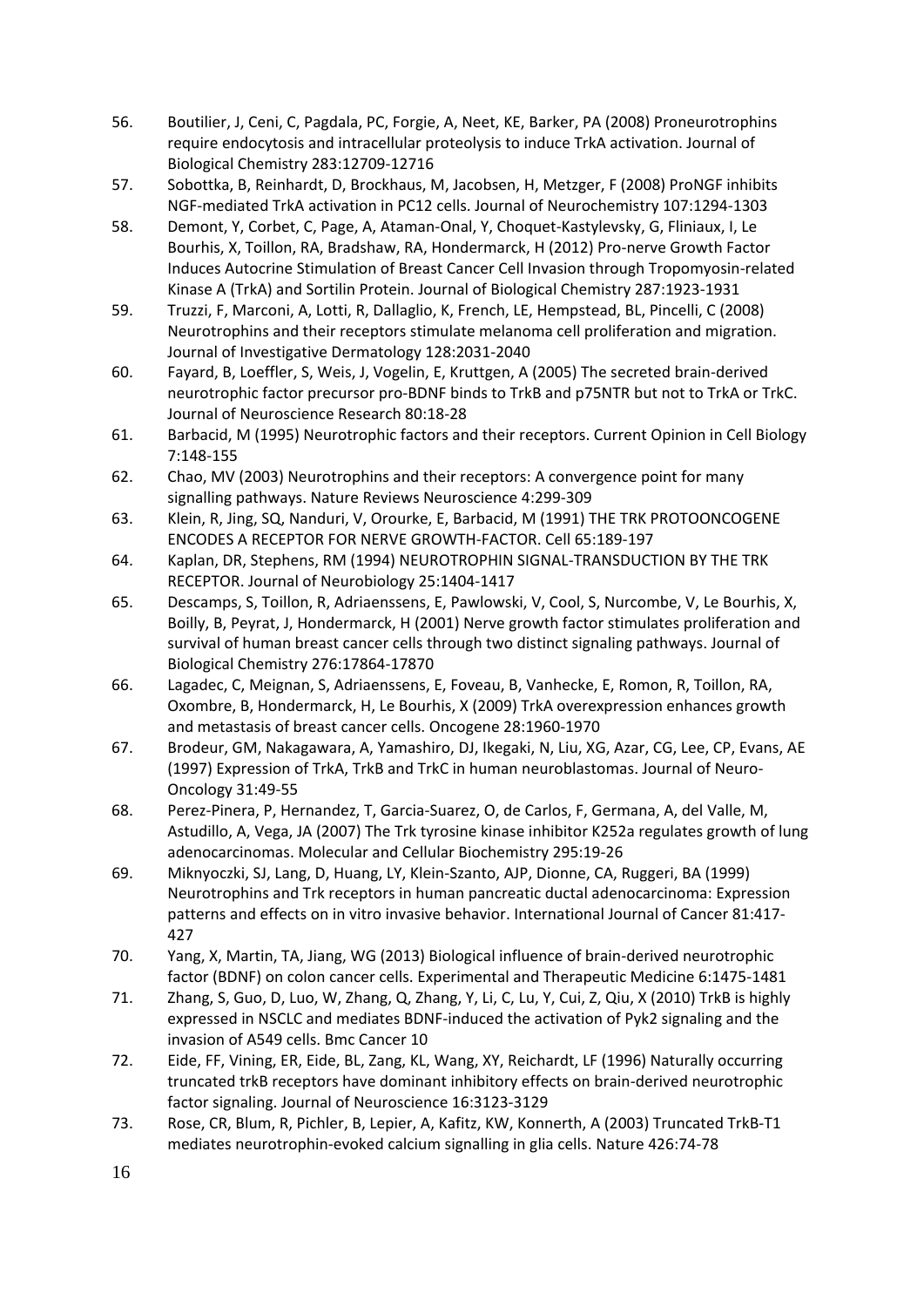- <span id="page-17-0"></span>74. Shelton, DL, Sutherland, J, Gripp, J, Camerato, T, Armanini, MP, Phillips, HS, Carroll, K, Spencer, SD, Levinson, AD (1995) HUMAN TRKS - MOLECULAR-CLONING, TISSUE DISTRIBUTION, AND EXPRESSION OF EXTRACELLULAR DOMAIN IMMUNOADHESINS. Journal of Neuroscience 15:477-491
- <span id="page-17-1"></span>75. Klein, R, Conway, D, Parada, LF, Barbacid, M (1990) THE TRKB TYROSINE PROTEIN-KINASE GENE CODES FOR A 2ND NEUROGENIC RECEPTOR THAT LACKS THE CATALYTIC KINASE DOMAIN. Cell 61:647-656
- <span id="page-17-2"></span>76. Ohira, K, Homma, KJ, Hirai, H, Nakamura, S, Hayashi, M (2006) TrkB-T1 regulates the RhoA signaling and actin cytoskeleton in glioma cells. Biochemical and Biophysical Research Communications 342:867-874
- <span id="page-17-3"></span>77. Kryl, D, Barker, PA (2000) TTIP is a novel protein that interacts with the truncated T1 TrkB neurotrophin receptor. Biochemical and Biophysical Research Communications 279:925-930
- <span id="page-17-4"></span>78. Roux, PP, Barker, PA (2002) Neurotrophin signaling through the p75 neurotrophin receptor. Progress in Neurobiology 67:203-233
- <span id="page-17-5"></span>79. Liepinsh, E, Ilag, LL, Otting, G, Ibanez, CF (1997) NMR structure of the death domain of the p75 neurotrophin receptor. EMBO Journal 16:4999-5005
- 80. Gong, Y, Cao, P, Yu, H-j, Jiang, T (2008) Crystal structure of the neurotrophin-3 and p75(NTR) symmetrical complex. Nature 454:789-U114
- 81. Welcher, AA, Bitler, CM, Radeke, MJ, Shooter, EM (1991) NERVE GROWTH-FACTOR BINDING DOMAIN OF THE NERVE GROWTH-FACTOR RECEPTOR. Proceedings of the National Academy of Sciences of the United States of America 88:159-163
- <span id="page-17-6"></span>82. Vilar, M, Charalampopoulos, I, Kenchappa, RS, Simi, A, Karaca, E, Reversi, A, Choi, S, Bothwell, M, Mingarro, I, Friedman, WJ, Schiavo, G, Bastiaens, PIH, Verveer, PJ, Carter, BD, Ibanez, CF (2009) Activation of the p75 Neurotrophin Receptor through Conformational Rearrangement of Disulphide-Linked Receptor Dimers. Neuron 62:72-83
- <span id="page-17-7"></span>83. Khursigara, G, Orlinick, JR, Chao, MV (1999) Association of the p75 neurotrophin receptor with TRAF6. Journal of Biological Chemistry 274:2597-2600
- <span id="page-17-8"></span>84. Lu, B, Pang, PT, Woo, NH (2005) The yin and yang of neurotrophin action. Nature Reviews Neuroscience 6:603-614
- <span id="page-17-9"></span>85. Allen, J, Khwaja, F, Byers, S, Djakiew, D (2005) The p75(NTR) mediates a bifurcated signal transduction cascade through the NF kappa B and JNK pathways to inhibit cell survival. Experimental Cell Research 304:69-80
- <span id="page-17-10"></span>86. Tsang, JYS, Wong, KHY, Lai, MWH, Lacambra, MD, Ko, C-W, Chan, SK, Lam, CCF, Yu, AMC, Tan, P-H, Tse, GM (2012) Nerve growth factor receptor (NGFR): a potential marker for specific molecular subtypes of breast cancer. Journal of Clinical Pathology
- <span id="page-17-11"></span>87. Krygier, S, Djakiew, D (2001) Molecular characterization of the loss of p75(NTR) expression in human prostate tumor cells. Molecular Carcinogenesis 31:46-55
- <span id="page-17-12"></span>88. Rabizadeh, S, Oh, J, Zhong, LT, Yang, J, Bitler, CM, Butcher, LL, Bredesen, DE (1993) INDUCTION OF APOPTOSIS BY THE LOW-AFFINITY NGF RECEPTOR. Science 261:345-348
- <span id="page-17-13"></span>89. Bredesen, DE, Ye, X, Tasinato, A, Sperandio, S, Wang, JJL, Assa-Munt, N, Rabizadeh, S (1998) p75(NTR) and the concept of cellular dependence: seeing how the other half die. Cell Death and Differentiation 5:365-371
- <span id="page-17-14"></span>90. Coulson, EJ, Reid, K, Baca, M, Shipham, KA, Hulett, SM, Kilpatrick, TJ, Bartlett, PF (2000) Chopper, a new death domain of the p75 neurotrophin receptor that mediates rapid neuronal cell death. Journal of Biological Chemistry 275:30537-30545
- <span id="page-17-15"></span>91. Chao, MV (1992) Neurotrophin receptors - A window into neuronal differentiation. Neuron 9:583-593
- <span id="page-17-16"></span>92. Nikoletopoulou, V, Lickert, H, Frade, JM, Rencurel, C, Giallonardo, P, Zhang, L, Bibel, M, Barde, Y-A (2010) Neurotrophin receptors TrkA and TrkC cause neuronal death whereas TrkB does not. Nature 467:59-U87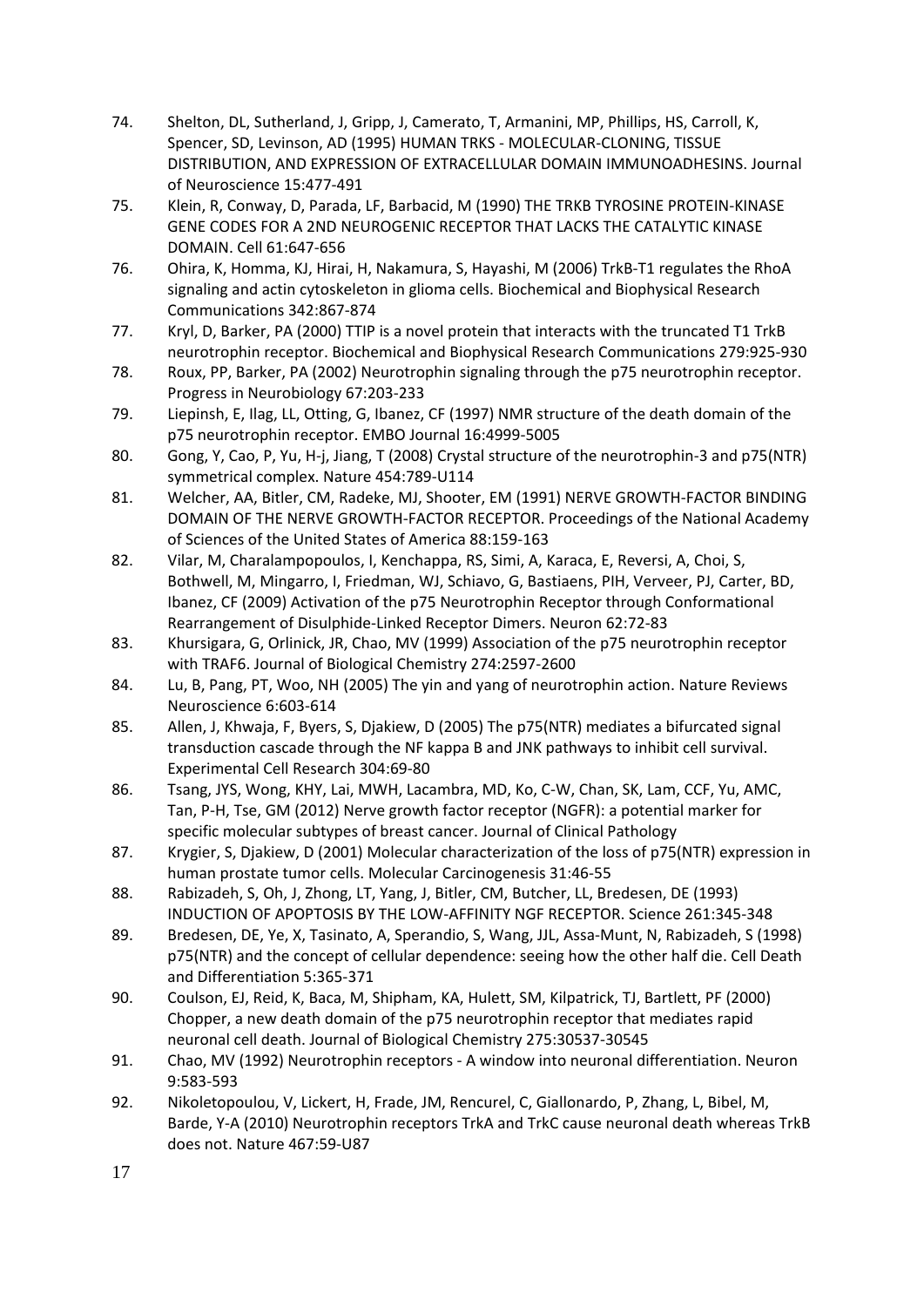- <span id="page-18-0"></span>93. Mehlen, P, Rabizadeh, S, Snipas, SJ, Assa-Munt, N, Salvesen, GS, Bredesen, DE (1998) The DCC gene product induces apoptosis by a mechanism requiring receptor proteolysis. Nature 395:801-804
- <span id="page-18-1"></span>94. Zupan, AA, Johnson, EM (1991) EVIDENCE FOR ENDOCYTOSIS-DEPENDENT PROTEOLYSIS IN THE GENERATION OF SOLUBLE TRUNCATED NERVE GROWTH-FACTOR RECEPTORS BY A875 HUMAN-MELANOMA CELLS. Journal of Biological Chemistry 266:15384-15390
- <span id="page-18-2"></span>95. Tauszig-Delamasure, S, Yu, L-Y, Cabrera, JR, Bouzas-Rodriguez, J, Mermet-Bouvier, C, Guix, C, Bordeaux, M-C, Arumae, U, Mehlen, P (2007) The TrkC receptor induces apoptosis when the dependence receptor notion meets the neurotrophin paradigm. Proceedings of the National Academy of Sciences of the United States of America 104:13361-13366
- <span id="page-18-3"></span>96. Petersen, CM, Nielsen, MS, Nykjaer, A, Jacobsen, L, Tommerup, N, Rasmussen, HH, Roigaard, H, Gliemann, J, Madsen, P, Moestrup, SK (1997) Molecular identification of a novel candidate sorting receptor purified from human brain by receptor-associated protein affinity chromatography. Journal of Biological Chemistry 272:3599-3605
- <span id="page-18-4"></span>97. Vega, JA, Garcia-Suarez, O, Hannestad, J, Perez-Perez, M, Germana, A (2003) Neurotrophins and the immune system. Journal of Anatomy 203:1-19
- <span id="page-18-5"></span>98. Tessarollo, L (1998) Pleiotropic functions of neurotrophins in development. Cytokine & Growth Factor Reviews 9:125-137
- <span id="page-18-6"></span>99. Labouyrie, E, Parrens, M, deMascarel, A, Bloch, B, Merlio, JP (1997) Distribution of NGF receptors in normal and pathologic human lymphoid tissues. Journal of Neuroimmunology 77:161-173
- <span id="page-18-7"></span>100. Lambiase, A, BracciLaudiero, L, Bonini, S, Starace, G, Delios, MM, DeCarli, M, Aloe, L (1997) Human CD4+ T cell clones produce and release nerve growth factor and express high-affinity nerve growth factor receptors. Journal of Allergy and Clinical Immunology 100:408-414
- <span id="page-18-8"></span>101. Ehrhard, PB, Ganter, U, Bauer, J, Otten, U (1993) Expression of functional Trk protooncogene in human monocytes. Proceedings of the National Academy of Sciences of the United States of America 90:5423-5427
- <span id="page-18-9"></span>102. Boven, LA, Middel, J, Portegies, P, Verhoef, J, Jansen, GH, Nottet, H (1999) Overexpression of nerve growth factor and basic fibroblast growth factor in AIDS dementia complex. Journal of Neuroimmunology 97:154-162
- <span id="page-18-12"></span>103. Besser, M, Wank, R (1999) Cutting edge: Clonally restricted production of the neurotrophins brain-derived neurotrophic factor and neurotrophin-3 mRNA by human immune cells and Th1/Th2-polarized expression of their receptors. Journal of Immunology 162:6303-6306
- 104. Schober, A, Huber, K, Fey, J, Unsicker, K (1998) Distinct populations of macrophages in the adult rat adrenal gland: a subpopulation with neurotrophin-4-like immunoreactivity. Cell and Tissue Research 291:365-373
- <span id="page-18-10"></span>105. Torcia, M, BracciLaudiero, L, Lucibello, M, Nencioni, L, Labardi, D, Rubartelli, A, Cozzolino, F, Aloe, L, Garaci, E (1996) Nerve growth factor is an autocrine survival factor for memory B lymphocytes. Cell 85:345-356
- <span id="page-18-11"></span>106. Rosini, P, De Chiara, G, Lucibello, M, Garaci, E, Cozzolino, F, Torcia, M (2000) NGF withdrawal induces apoptosis in CESS B cell line through p38 MAPK activation and Bcl-2 phosphorylation. Biochemical and Biophysical Research Communications 278:753-759
- <span id="page-18-13"></span>107. Fauchais, A-L, Lalloue, F, Lise, M-C, Boumediene, A, Preud'homme, J-L, Vidal, E, Jauberteau, M-O (2008) Role of endogenous brain-derived neurotrophic factor and sortilin in B cell survival. Journal of Immunology 181:3027-3038
- <span id="page-18-14"></span>108. D'Onofrio, M, de Grazia, U, Morrone, S, Cuomo, L, Spinsanti, P, Frati, L, Gulino, A, Ragona, G (2000) Expression of neurotrophin receptors in normal and malignant B lymphocytes. European Cytokine Network 11:283-291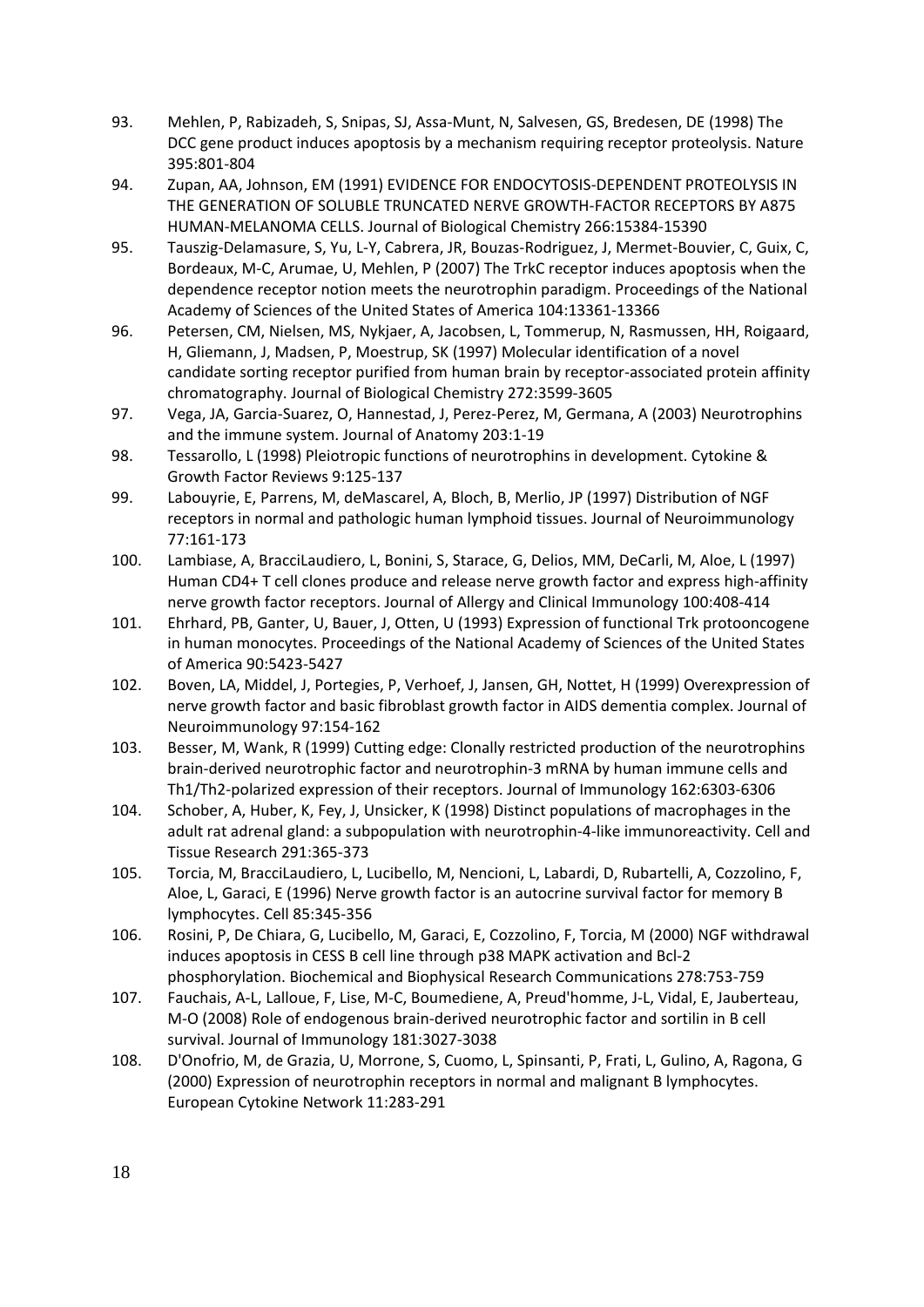- <span id="page-19-0"></span>109. Schuhmann, B, Dietrich, A, Sel, S, Hahn, C, Klingenspor, M, Lommatzsch, M, Gudermann, T, Braun, A, Renz, H, Nockher, WA (2005) A role for brain-derived neurotrophic factor in B cell development. Journal of Neuroimmunology 163:15-23
- <span id="page-19-1"></span>110. Schenone, A, Gill, JS, Zacharias, DA, Windebank, AJ (1996) Expression of high- and lowaffinity neurotrophin receptors on human transformed B lymphocytes. Journal of Neuroimmunology 64:141-149
- <span id="page-19-2"></span>111. Klein, G (1994) EPSTEIN-BARR-VIRUS STRATEGY IN NORMAL AND NEOPLASTIC B-CELLS. Cell 77:791-793
- <span id="page-19-3"></span>112. Franklin, RA, Brodie, C, Melamed, I, Terada, N, Lucas, JJ, Gelfand, EW (1995) NERVE GROWTH-FACTOR INDUCES ACTIVATION OF MAP-KINASE AND P90(RSK) IN HUMAN B-LYMPHOCYTES. Journal of Immunology 154:4965-4972
- <span id="page-19-4"></span>113. Melamed, I, Patel, H, Gelfand, EW (1997) Trk tyrosine kinase dependent activation of Vav/Ras in human B cells by nerve growth factor. Journal of Allergy and Clinical Immunology 99:1181-1181
- <span id="page-19-5"></span>114. Kronfeld, I, Kazimirsky, G, Gelfand, EW, Brodie, C (2002) NGF rescues human B lymphocytes from anti-IgM induced apoptosis by activation of PKC zeta. European Journal of Immunology 32:136-143
- <span id="page-19-6"></span>115. Labouyrie, E, Dubus, P, Groppi, A, Mahon, FX, Ferrer, J, Parrens, M, Reiffers, J, de Mascarel, A, Merlio, JP (1999) Expression of neurotrophins and their receptors in human bone marrow. American Journal of Pathology 154:405-415
- <span id="page-19-7"></span>116. Raoul, C, Henderson, CE, Pettmann, B (1999) Programmed cell death of embryonic motoneurons triggered through the Fas death receptor. Journal of Cell Biology 147:1049- 1061
- <span id="page-19-8"></span>117. Begum-Haque, S, Christy, M, Ochoa-Reparaz, J, Nowak, EC, Mielcarz, D, Hague, A, Kasper, LH (2011) Augmentation of regulatory B cell activity in experimental allergic encephalomyelitis by glatiramer acetate. Journal of Neuroimmunology 232:136-144
- <span id="page-19-9"></span>118. Otten, U, Ehrhard, P, Peck, R (1989) NERVE GROWTH-FACTOR INDUCES GROWTH AND DIFFERENTIATION OF HUMAN LYMPHOCYTES-B. Proceedings of the National Academy of Sciences of the United States of America 86:10059-10063
- <span id="page-19-10"></span>119. Kimata, H, Yoshida, A, Ishioka, C, Kusunoki, T, Hosoi, S, Mikawa, H (1991) NERVE GROWTH-FACTOR SPECIFICALLY INDUCES HUMAN IGG4 PRODUCTION. European Journal of Immunology 21:137-141
- <span id="page-19-11"></span>120. Brodie, C, Gelfand, EW (1992) FUNCTIONAL NERVE GROWTH-FACTOR RECEPTORS ON HUMAN LYMPHOCYTES-B - INTERACTION WITH IL-2. Journal of Immunology 148:3492-3497
- <span id="page-19-12"></span>121. Thorpe, LW, Werrbachperez, K, Perezpolo, JR (1987) EFFECTS OF NERVE GROWTH-FACTOR ON THE EXPRESSION OF INTERLEUKIN-2 RECEPTORS ON CULTURED HUMAN-LYMPHOCYTES. Annals of the New York Academy of Sciences 496:310-311
- <span id="page-19-13"></span>122. Brodie, C, Oshiba, A, Renz, H, Bradley, K, Gelfand, EW (1996) Nerve growth-factor and anti-CD40 provide opposite signals for the production of IgE in interleukin-4-treated lymphocytes. European Journal of Immunology 26:171-178
- <span id="page-19-14"></span>123. Abram, M, Wegmann, M, Fokuhl, V, Sonar, S, Luger, EO, Kerzel, S, Radbruch, A, Renz, H, Zemlin, M (2009) Nerve Growth Factor and Neurotrophin-3 Mediate Survival of Pulmonary Plasma Cells during the Allergic Airway Inflammation. Journal of Immunology 182:4705-4712
- <span id="page-19-15"></span>124. Beutel, G, Meyer, J, Ma, LP, Yin, SM, Eder, M, von Neuhoff, N, Wilkens, L, Wei, J, Hertenstein, B, Heil, G, Schlegelberger, B, Ganser, A, Li, ZX, Baum, C (2005) Expression of the p75 neurotrophin receptor in acute leukaemia. British Journal of Haematology 131:67-70
- <span id="page-19-16"></span>125. Saada, S, Marget, P, Fauchais, AL, Lise, MC, Chemin, G, Sindou, P, Martel, C, Delpy, L, Vidal, E, Jaccard, A, Troutaud, D, Lalloue, F, Jauberteau, MO (2012) Differential Expression of Neurotensin and Specific Receptors, NTSR1 and NTSR2, in Normal and Malignant Human B Lymphocytes. Journal of Immunology 189:5293-5303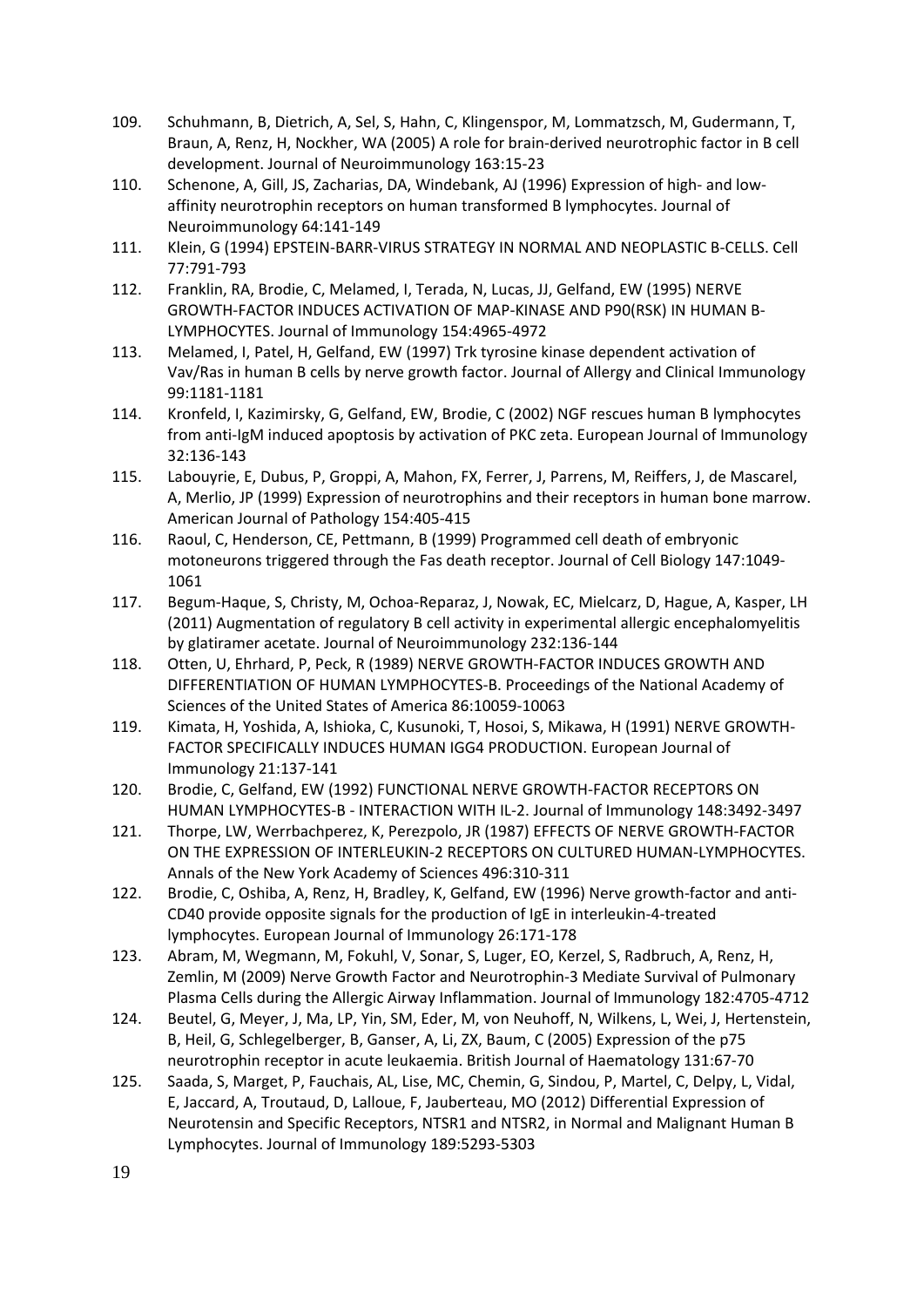- <span id="page-20-0"></span>126. Bellanger, C, Dubanet, L, Lise, M-C, Fauchais, A-L, Bordessoule, D, Jauberteau, M-O, Troutaud, D (2011) Endogenous Neurotrophins and Trk Signaling in Diffuse Large B Cell Lymphoma Cell Lines Are Involved in Sensitivity to Rituximab-Induced Apoptosis. PLoS ONE 6
- <span id="page-20-1"></span>127. Sniderhan, LF, Garcia-Bates, TM, Burgart, M, Bernstein, SH, Phipps, RR, Maggirwar, SB (2009) Neurotrophin signaling through tropomyosin receptor kinases contributes to survival and proliferation of non-Hodgkin lymphoma. Experimental Hematology 37:1295-1309
- <span id="page-20-2"></span>128. Baxter, GT, Radeke, MJ, Kuo, RC, Makrides, V, Hinkle, B, Hoang, R, MedinaSelby, A, Coit, D, Valenzuela, P, Feinstein, SC (1997) Signal transduction mediated by the truncated trkB receptor isoforms, trkB.T1 and trkB.T2. Journal of Neuroscience 17:2683-2690
- <span id="page-20-3"></span>129. Pearse, RN, Swendeman, SL, Li, Y, Rafii, D, Hempstead, BL (2005) A neurotrophin axis in myeloma: TrkB and BDNF promote tumor-cell survival. Blood 105:4429-4436
- <span id="page-20-4"></span>130. Xia, D, Li, W, Zhang, L, Qian, H, Yao, S, Qi, X (2014) RNA interference-mediated knockdown of brain-derived neurotrophic factor (BDNF) promotes cell cycle arrest and apoptosis in B-cell lymphoma cells. Neoplasma 61:523-532
- <span id="page-20-5"></span>131. Auffray, I, Chevalier, S, Froger, J, Izac, B, Vainchenker, W, Gascan, H, Coulombel, L (1996) Nerve growth factor is involved in the supportive effect by bone marrow-derived stromal cells of the factor-dependent human cell line UT-7. Blood 88:1608-1618
- <span id="page-20-6"></span>132. Laurenzi, MA, Beccari, T, Stenke, L, Sjolinder, M, Stinchi, S, Lindgren, JA (1998) Expression of mRNA encoding neurotrophins and neurotrophin receptors in human granulocytes and bone marrow cells - enhanced neurotrophin-4 expression induced by LTB4. Journal of Leukocyte Biology 64:228-234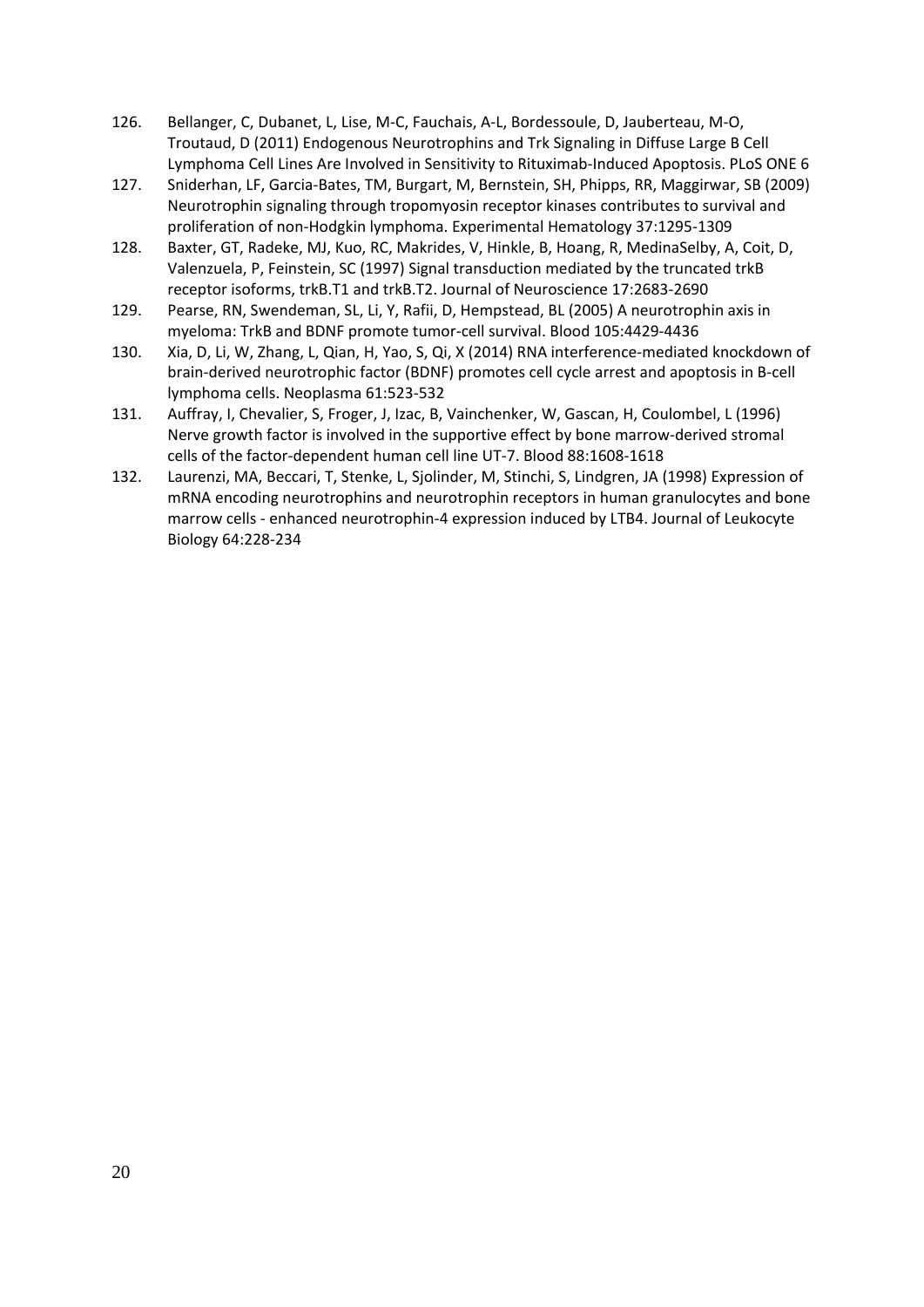## **Figure legends**

**Figure 1. Structure of the neurotrophin receptors found in humans and their ligand-receptor affinities.** Tropomyosin related kinase (Trk) receptors are typical tyrosine kinase receptors. The three Trk receptors bind neurotrophins with different affinities. NGF binds to TrkA, BDNF and NT-4/5 to TrkB, with NT-3 able to bind to all of the Trk receptors (though preferentially to TrkC). Alternative splicing can lead to truncated Trk receptors, which may still retain some signalling ability.  $p75<sup>NTR</sup>$  is a member of the TNF receptor superfamily. It contains an intracellular death domain which can recruit adaptor molecules to propagate signalling. All of the neurotrophins can bind to  $p75<sup>NTR</sup>$ , as well as the pro-neurotrophins. p75NTR can also signal in the absence of a ligand. Sortilin is a vesicular sorting protein which acts as a co-receptor for  $p75<sup>NTR</sup>$ -pro-neurotrophin binding. It lacks a catalytic domain only allowing signalling through  $p75<sup>NTR</sup>$ .

**Figure 2. Ligand-induced signalling through neurotrophin receptors.** Mature neurotrophins bind the receptors in dimeric form, inducing receptor dimerization. Ligand binding to Trk receptors induces autophosphorylation and three downstream pathways: the Ras/MAPK pathway resulting in differentiation/survival; the PLCγ pathway inducing synaptic plasticity in neurons; and the PI3K/Akt pathway resulting in cell survival. Signalling downstream of the truncated TrkB (TrkB<sub>95</sub>) receptor is not well characterised and requires further investigation. Ligand binding to the  $p75<sup>NTR</sup>$  receptor induces receptor dimerization and recruitment of adaptor molecules such as RIP2 and NADE to the death domain which mediate pro-survival NF-κB signalling or pro-apoptotic JNK signalling, respectively.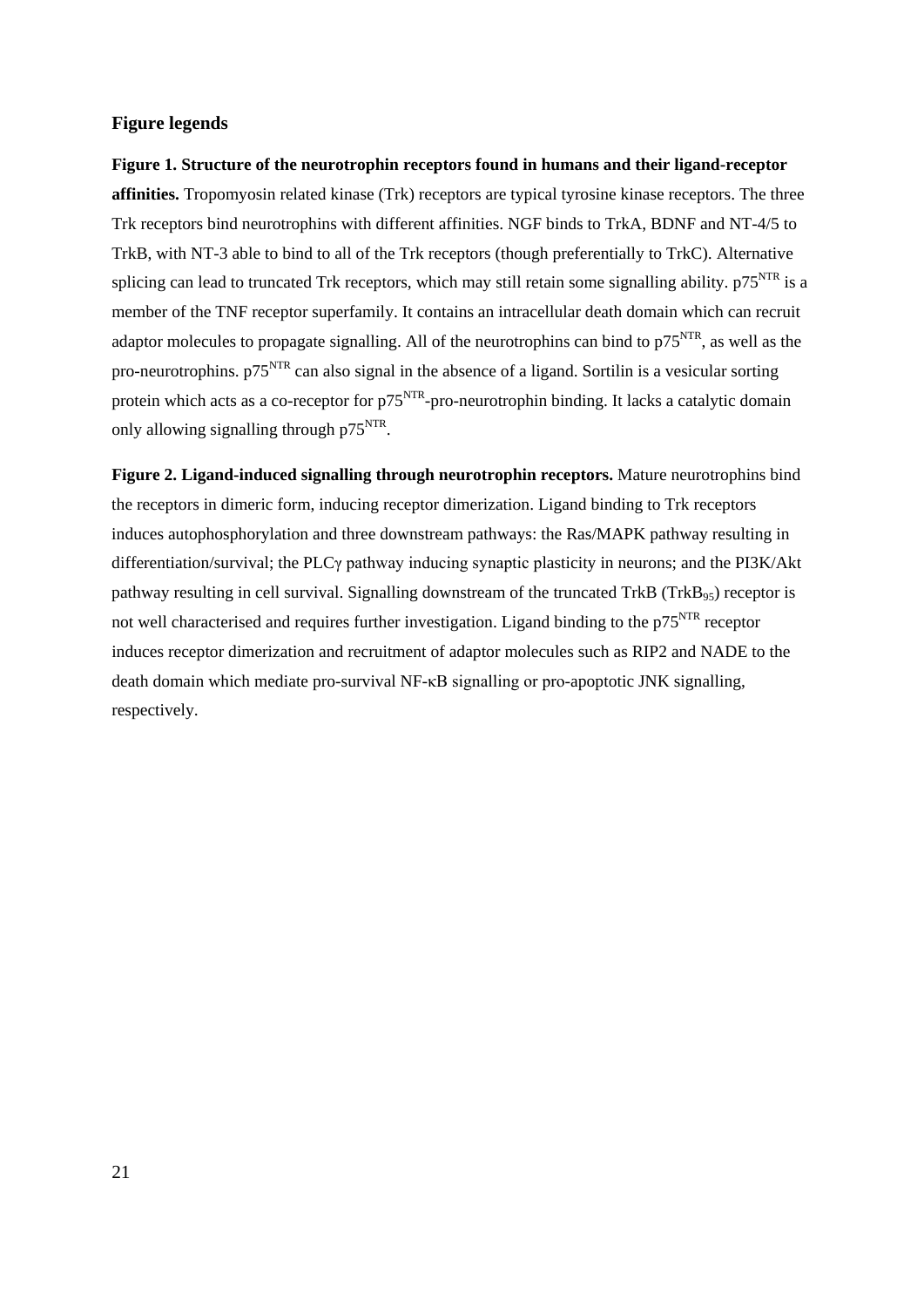# **Table 1. Expression and activity of neurotrophins and their receptors in healthy B cells**

| Gene/               | <b>Expression</b>                   | <b>Activity</b>                                                                  |
|---------------------|-------------------------------------|----------------------------------------------------------------------------------|
| protein             |                                     |                                                                                  |
| <b>NGF</b>          | Resting and activated human B cells | Proliferation of memory-like B cell line (CESS) and B lymphocytes in vitro [105, |
|                     | $[104]$                             | 117]                                                                             |
|                     | Higher in memory B cells [104] and  | Survival of memory B lymphocytes in vitro and memory-like B cell line (CESS)     |
|                     | memory-like B cell line [105]       | [104, 105]                                                                       |
|                     |                                     | Differentiation/IgM production of B lymphocytes in vitro [104, 118]              |
|                     |                                     | IgG and IgA production from resting and activated B lymphocytes in vitro [118]   |
|                     |                                     | IL-2R expression by activated B lymphocytes in vitro [119]                       |
|                     |                                     | CD40 expression by B lymphocytes in vitro [119]                                  |
|                     |                                     | IgE inhibition in B lymphocytes in vitro [121]                                   |
| <b>BDNF</b>         | Activated human B cells [104]       | Maturation of B cells in vivo from Pre-BII stage in murine bone marrow [108]     |
|                     | B cell lines [106]                  | Survival of B lymphocytes in vitro with serum deprivation [106]                  |
|                     |                                     | Apoptosis induction (by pro-BDNF) in a mature B cell line (BL2) in vitro [106]   |
| $NT-3$              | Activated human B cells [104]       | No data                                                                          |
| $NT-4/5$            | No data                             | No data                                                                          |
| <b>TrkA</b>         | Resting and activated human B cells | No data                                                                          |
|                     | $[104]$                             |                                                                                  |
| TrkB <sub>145</sub> | B cell lines [110]                  | No data                                                                          |
| TrkB <sub>95</sub>  | Murine spleen and bone marrow       | Maturation of B cells in vivo from Pre-BII stage in murine bone marrow [108]     |
|                     | $[108]$                             |                                                                                  |
|                     | activated B cell lines [104]        |                                                                                  |
| <b>TrkC</b>         | No data                             | No data                                                                          |
| p75 <sup>NTR</sup>  | Murine spleen and bone marrow       | Apoptosis induction (by pro-BDNF) in a mature B cell line (BL2) in vitro [106]   |
|                     | [108]                               |                                                                                  |
|                     | resting and activated human B cells |                                                                                  |
|                     | $[104]$                             |                                                                                  |
|                     | memory-like B cell line [105]       |                                                                                  |
| sortilin            | B cell lines [106]                  | Apoptosis induction of a mature B cell line (BL20) [106]                         |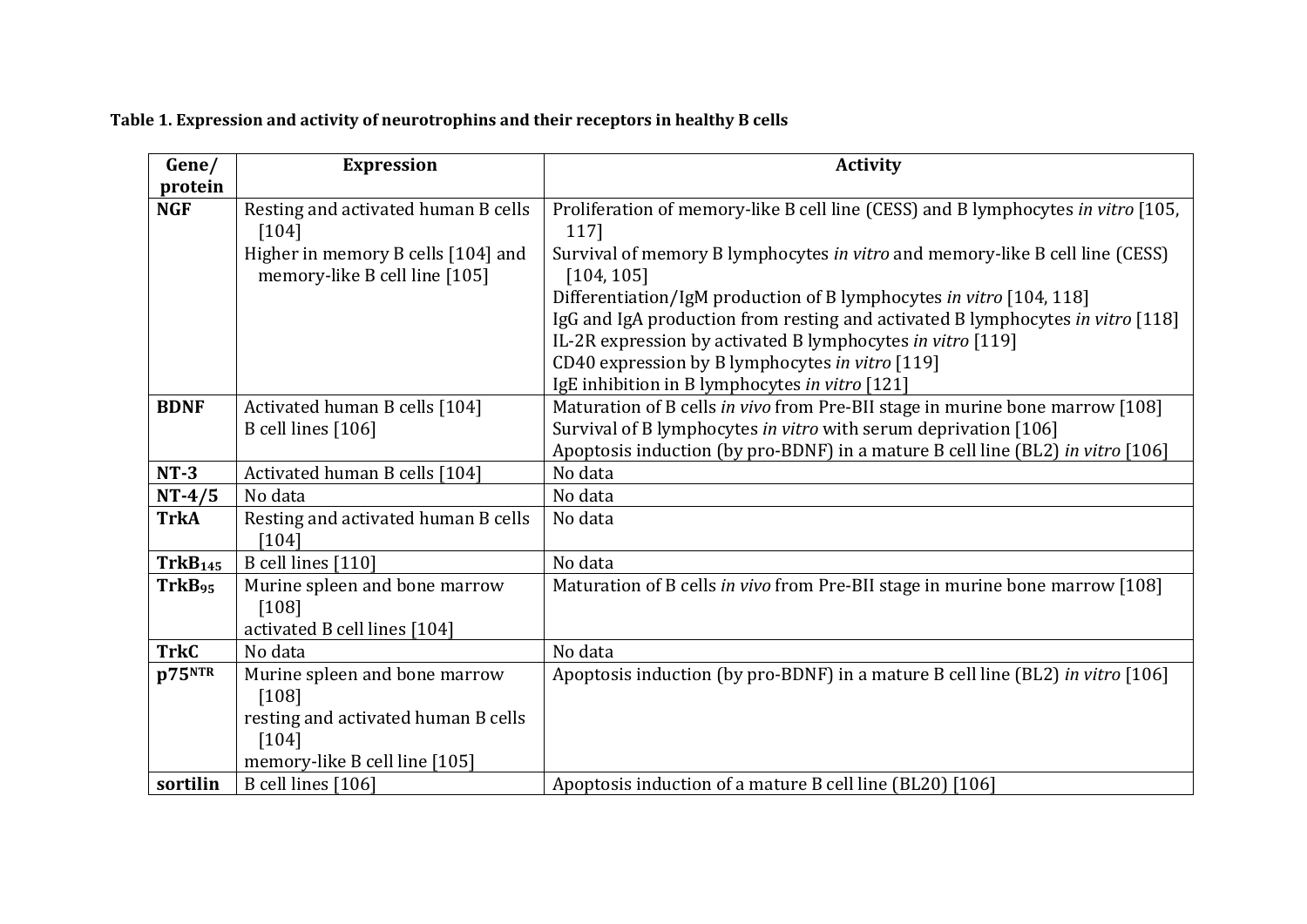| Protein     | <b>Acute</b>  | Diffuse large B cell         | <b>Burkitt's lymphoma</b> | <b>Multiple myeloma</b>              | Follicular/small     |
|-------------|---------------|------------------------------|---------------------------|--------------------------------------|----------------------|
|             | Lymphoblastic | lymphoma                     |                           |                                      | lymphocytic          |
|             | Leukemia      |                              |                           |                                      | lymphomas            |
| <b>NGF</b>  |               | Pro-NGF expressed            | No secretion by           | No secretion by RPMI-                | mRNA expressed in    |
|             |               | intracellularly in SUDHL4,   | Ramos, Raji or Daudi      | 8226 cell line [126]                 | patient samples      |
|             |               | SUDH6, OCI-LY3 and OCI-      | cell lines [126]          | Prolongs patient sample              | $[126]$              |
|             |               | LY19 cell lines [125, 126]   |                           | survival in vitro, in the            |                      |
|             |               | No NGF secretion by          |                           | presence of stromal                  |                      |
|             |               | SUDHL4, SUDH6, OCI-LY3       |                           | cells [129]                          |                      |
|             |               | or OCI-LY19 cell lines [125, |                           |                                      |                      |
|             |               | 126]                         |                           |                                      |                      |
|             |               | SUDHL4 and SUDHL6 cell       |                           |                                      |                      |
|             |               | lines increased expression   |                           |                                      |                      |
|             |               | and secretion of NGF on      |                           |                                      |                      |
|             |               | anti-CD20 treatment [125]    |                           |                                      |                      |
| <b>BDNF</b> |               | Pro-BDNF expressed           | No secretion by           | No secretion by RPMI-                | mRNA expressed in    |
|             |               | intracellularly in SUDHL4,   | Ramos, Raji or Daudi      | 8226 cell line [125]                 | $1/8$ patients [125] |
|             |               | SUDHL6, OCI-LY3 and OCI-     | cell lines [126]          | <b>BDNF</b> secreted by              |                      |
|             |               | LY19 cell lines [125, 126]   | Knockdown induces         | several MM cell lines                |                      |
|             |               | SUDHL4 and SUDHL6 cell       | cell cycle arrest,        | $(including RPMI-8226)$              |                      |
|             |               | lines secrete low levels of  | apoptosis and             | [129]                                |                      |
|             |               | BDNF and pro-BDNF,           | sensitivity to 5-         | <b>BDNF</b> expressed                |                      |
|             |               | downregulated on stress      | fluorouracil in           | intracellularly in 12/25             |                      |
|             |               | $[125]$                      | Ramos and Raji cell       | patient samples [129]                |                      |
|             |               | OCI-LY3 and OCI-LY19 cell    | lines $[126]$             | Protects U266 and                    |                      |
|             |               | lines do not secrete BDNF    |                           | RPMI-8226 cell lines                 |                      |
|             |               | $[126]$                      |                           | from stress-induced                  |                      |
|             |               |                              |                           | apoptosis $[106]$                    |                      |
|             |               |                              |                           | Protects RPMI-8226 cell<br>line from |                      |
|             |               |                              |                           |                                      |                      |
|             |               |                              |                           | dexamethosone-                       |                      |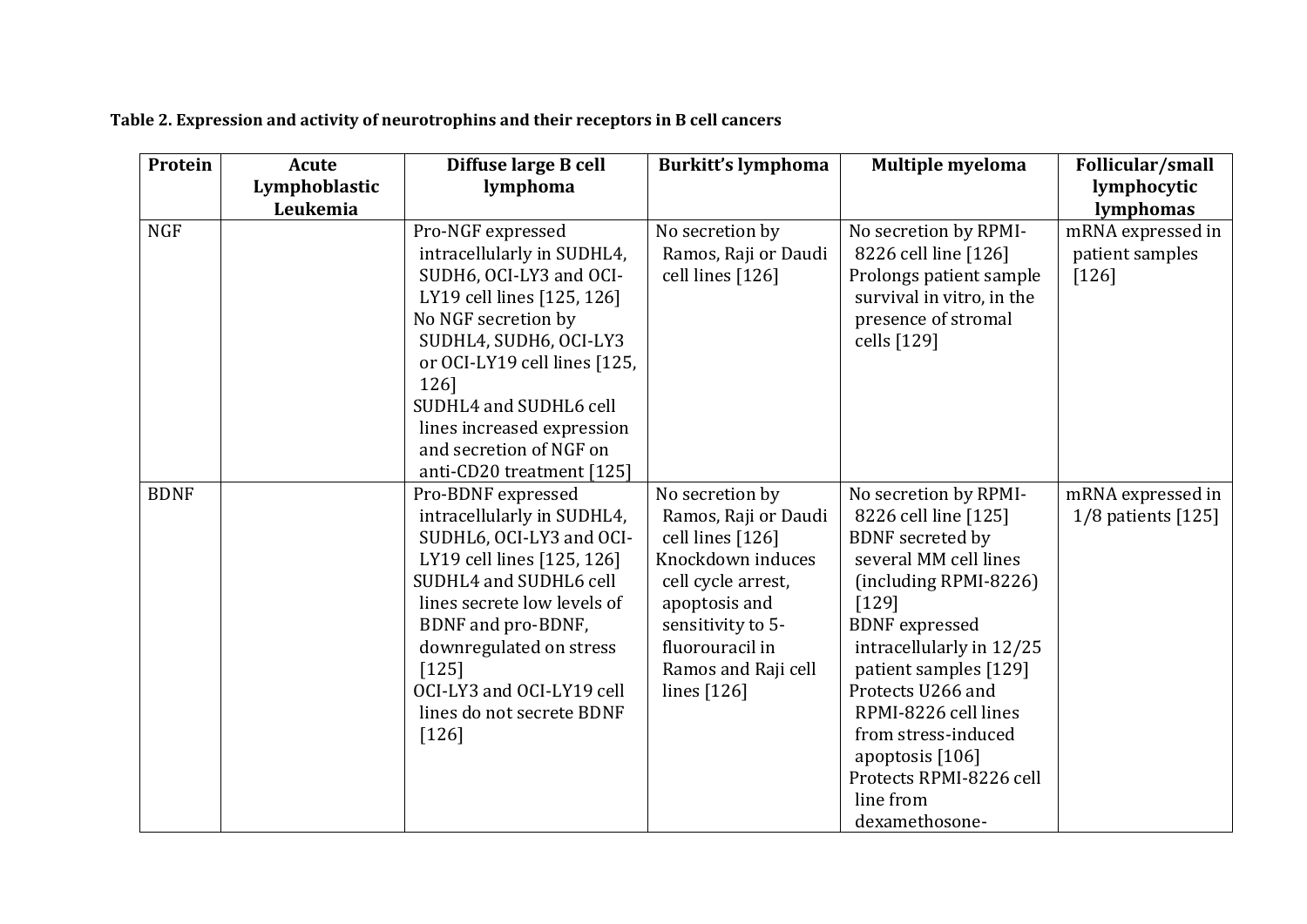|                     |                                                                                                                                                          | induced apoptosis [129]<br>Delays bortezomib-<br>induced apoptosis in<br>JJN3 cells [129]<br>Prolongs patient sample<br>survival in vitro, with<br>and without stromal<br>cells [129]<br>pro-BDNF induces<br>apoptosis in U266 and<br>RPMI-8226 cell lines<br>$[106]$ |                                                     |
|---------------------|----------------------------------------------------------------------------------------------------------------------------------------------------------|-----------------------------------------------------------------------------------------------------------------------------------------------------------------------------------------------------------------------------------------------------------------------|-----------------------------------------------------|
| $NT-3$              | Pro-NT-3 expressed<br>intracellularly in OCI-LY3<br>and OCI-LY19 cell lines<br>$[126]$<br>NT-3 secreted by OCI-LY3<br>and OCI-LY19 cell lines<br>$[126]$ |                                                                                                                                                                                                                                                                       | mRNA expressed in<br>all patient samples<br>$[126]$ |
| $NT-4/5$            |                                                                                                                                                          |                                                                                                                                                                                                                                                                       |                                                     |
| <b>TrkA</b>         | Expressed in OCI-LY19 cell<br>line $[126]$                                                                                                               |                                                                                                                                                                                                                                                                       | Expressed in<br>patient samples<br>$[126]$          |
| TrkB <sub>145</sub> | Not detected in SUDHL4,<br>SUDHL6, OCI-LY3 or OCI-<br>LY19 cell lines [125, 126]                                                                         | mRNA and protein<br>expressed in KMS11,<br>RPMI-8226 and LP1<br>cells [129]<br>Low expression<br>upregulated on<br>dexamethasone<br>treatment in OPM1,<br>U266, JJN3, H929 and                                                                                        |                                                     |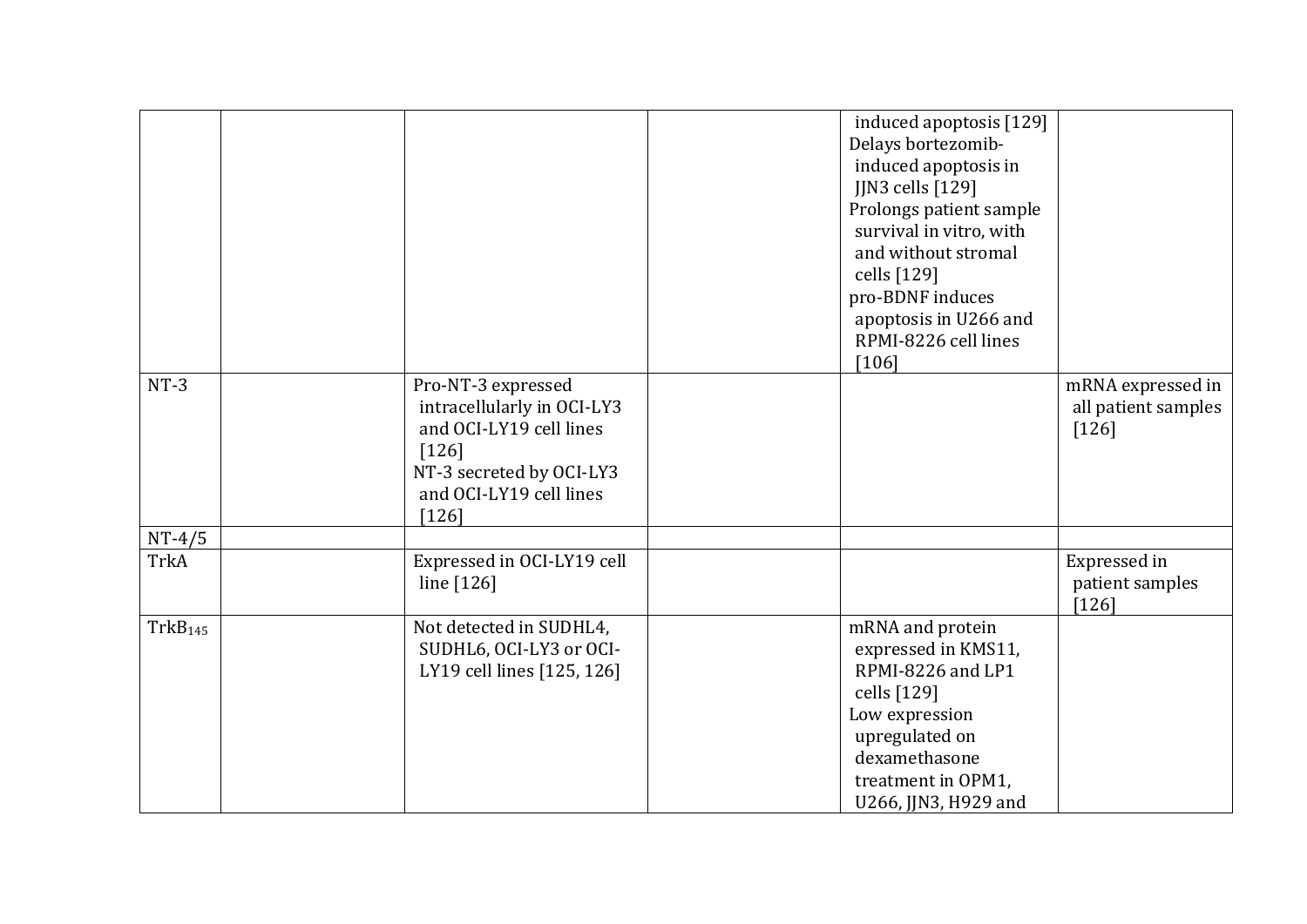|                    |                                                                                                                                                                    |                                                                                                                                                                                 |                                                                                                                                                                                                    | UTMC2 cell lines [129]<br>Expressed in 24/25<br>patient samples [129]                                                                                                                                                                                                                                    |  |
|--------------------|--------------------------------------------------------------------------------------------------------------------------------------------------------------------|---------------------------------------------------------------------------------------------------------------------------------------------------------------------------------|----------------------------------------------------------------------------------------------------------------------------------------------------------------------------------------------------|----------------------------------------------------------------------------------------------------------------------------------------------------------------------------------------------------------------------------------------------------------------------------------------------------------|--|
| TrkB <sub>95</sub> |                                                                                                                                                                    | Expressed in SUDHL4,<br>SUDHL6, OCI-LY3 and OCI-<br>LY19 cell lines [125, 126],<br>membranous expression<br>upregulated in SUDHL4<br>and SUDHL6 cell lines on<br>stress $[125]$ |                                                                                                                                                                                                    |                                                                                                                                                                                                                                                                                                          |  |
| <b>TrkC</b>        |                                                                                                                                                                    | Expressed in OCI-LY3 and<br>OCI-LY19 cell lines [126]                                                                                                                           |                                                                                                                                                                                                    |                                                                                                                                                                                                                                                                                                          |  |
| p75NTR             | mRNA expressed in<br>22-38% ALL patient<br>samples [123]                                                                                                           | Expressed in SUDHL4 and<br>SUDHL6 cell lines.<br>upregulated on stress<br>$[125]$                                                                                               |                                                                                                                                                                                                    | Not detected in any cell<br>lines tested [129]<br>Not detected at mRNA or<br>protein level in patient<br>samples [129]                                                                                                                                                                                   |  |
| sortilin           | mRNA and protein<br>expressed in RS4<br>and Nalm6 cell line<br>[124, 128]<br>Low membranous<br>expression,<br>increased on stress<br>in Nalm6 cell line<br>$[124]$ | Expressed in SUDHL4 and<br>SUDHL6 cell lines [125]                                                                                                                              | mRNA and protein<br>expressed in BL2<br>and BL41 cell lines<br>$[124, 106]$ , increased<br>on stress [124]<br>Low membranous<br>expression,<br>increased on stress<br>in BL41 cell line<br>$[124]$ | mRNA and protein<br>expressed in U266 and<br>RPMI-8226 cell lines<br>$[124, 128]$ , increased on<br>stress $[124]$<br>Membranous expression<br>increased on stress in<br>RPMI-8226 cell line<br>$[124]$<br>Induces apoptosis in<br>response to pro-BDNF<br>in U266 and RPMI-8226<br>cell lines via [106] |  |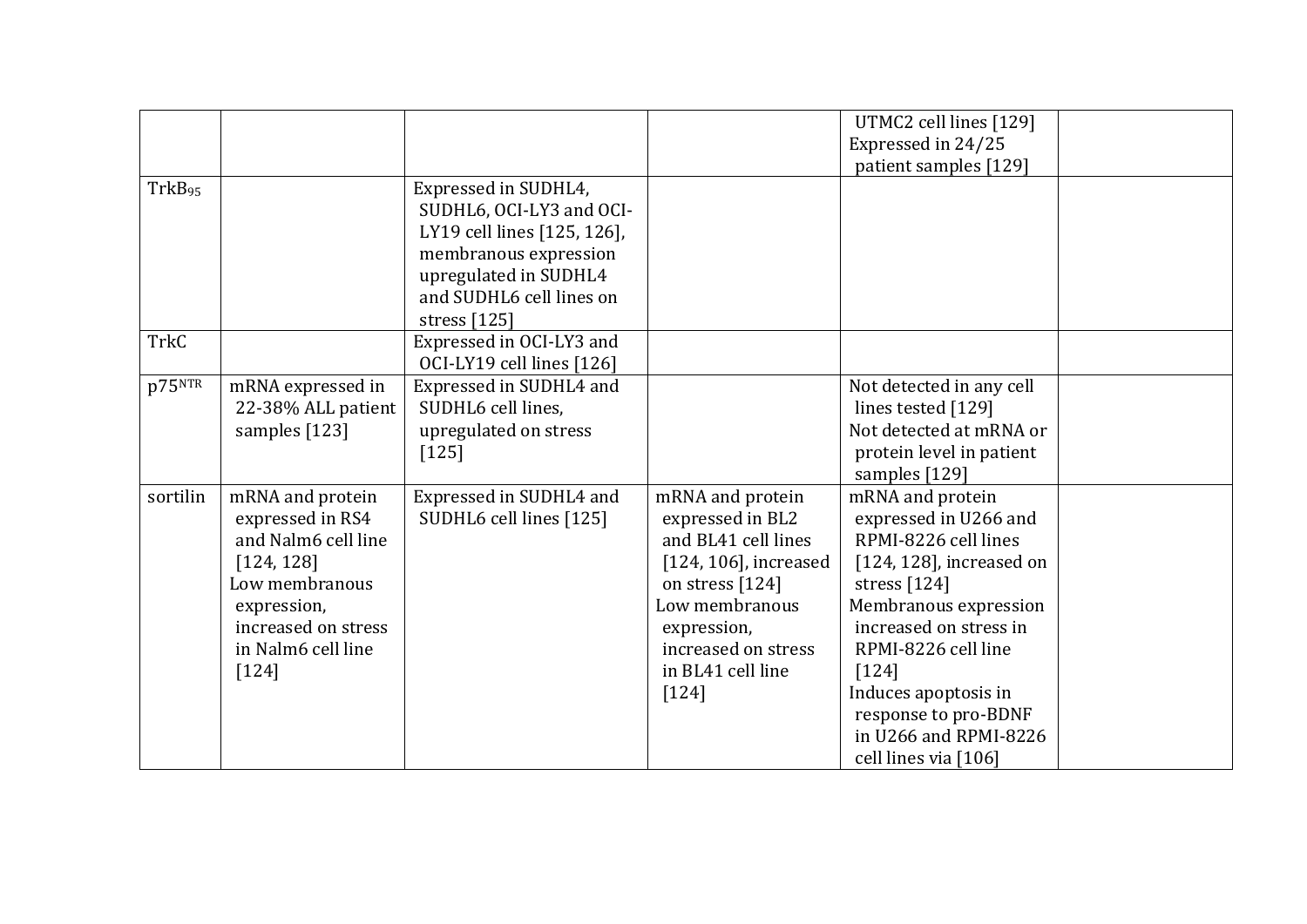

*Figure 1 Hillis et al*